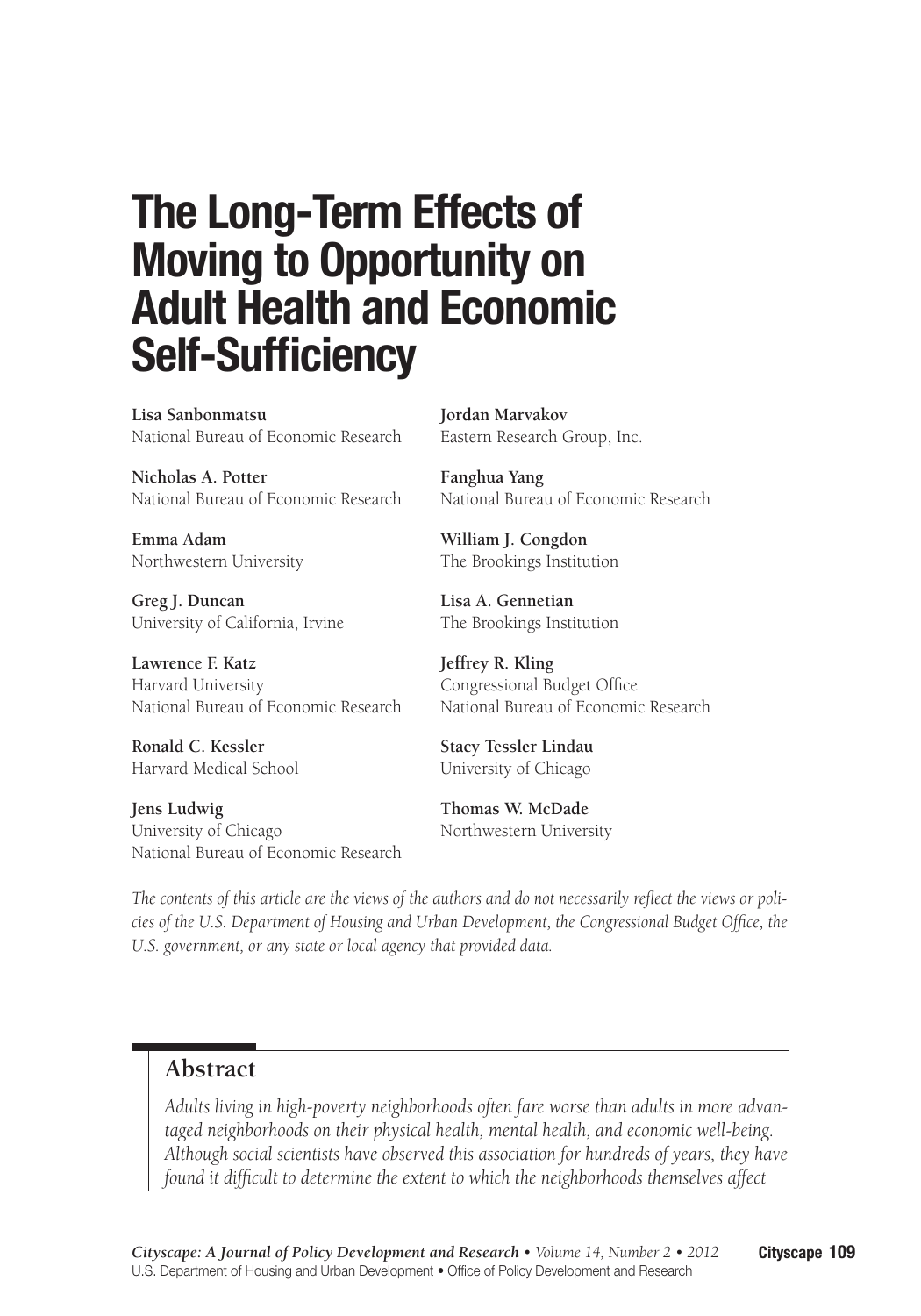#### **Abstract (continued)**

*well-being versus the extent to which people at greater risk for adverse outcomes live in impoverished neighborhoods. In this article, we examine neighborhood effects using data from the 10- to 15-year evaluation of the Moving to Opportunity (MTO) for Fair Housing demonstration, which offered randomly selected families a housing voucher. The experimental design of MTO allows us to isolate the effects of neighborhoods from selection bias. We find that, 10 to 15 years after enrolling participants, the program had very few detectable effects on economic well-being but had some substantial effects on the physical and mental health of adults. For adults whose families received the offer of a housing voucher that could be used to move only to a low-poverty neighborhood, we find health benefits in terms of lower prevalence of diabetes, extreme obesity, physical limitations, and psychological distress. For adults offered a Section 8 voucher, we find benefits in terms of less extreme obesity and lower prevalence of lifetime depression.*

# **Introduction**

Adults living in disadvantaged neighborhoods have worse health and economic outcomes than people living in less distressed areas. Previous research has shown that living in a high-poverty or high-crime neighborhood is associated with an increased risk of poor overall health status, premature mortality, heart disease, obesity, serious mental illness, suicide, unemployment, and dropping out of school (Bagley, Jacobson, and Palmer, 1973; Diez-Roux and Mair, 2010; Kawachi and Berkman, 2003; Macintyre and Ellaway, 2003; Pickett and Pearl, 2001; Rezaeian et al., 2005; Weinberg, Reagan, and Yankow, 2004; Whitley et al., 1999).

What remains less clear is the extent to which such variation in people's well-being across neighborhoods reflects the causal influence of the neighborhood environments themselves, beyond the variation explained by the nonrandom sorting of individuals among residential neighborhoods. People who are at elevated risk for adverse health or labor-market outcomes may face limited housing options and may be more likely to live in distressed neighborhoods. Observational (or nonexperimental) studies try to isolate the independent effects of neighborhoods on people's well-being by statistically controlling for observable risk and protective factors of individuals and their families. Studies that control for a larger number of individual factors tend to find smaller neighborhood effects than do other studies (Pickett and Pearl, 2001). In addition, substantial concerns remain that some of the key variables that directly affect both neighborhood selection and health or economic outcomes are missing from or are imperfectly measured in standard data sets. Observational studies may confound the influence of neighborhood environments with the effects of unmeasured individual or family attributes that directly affect outcomes and neighborhood selection, a problem that social scientists call selection bias.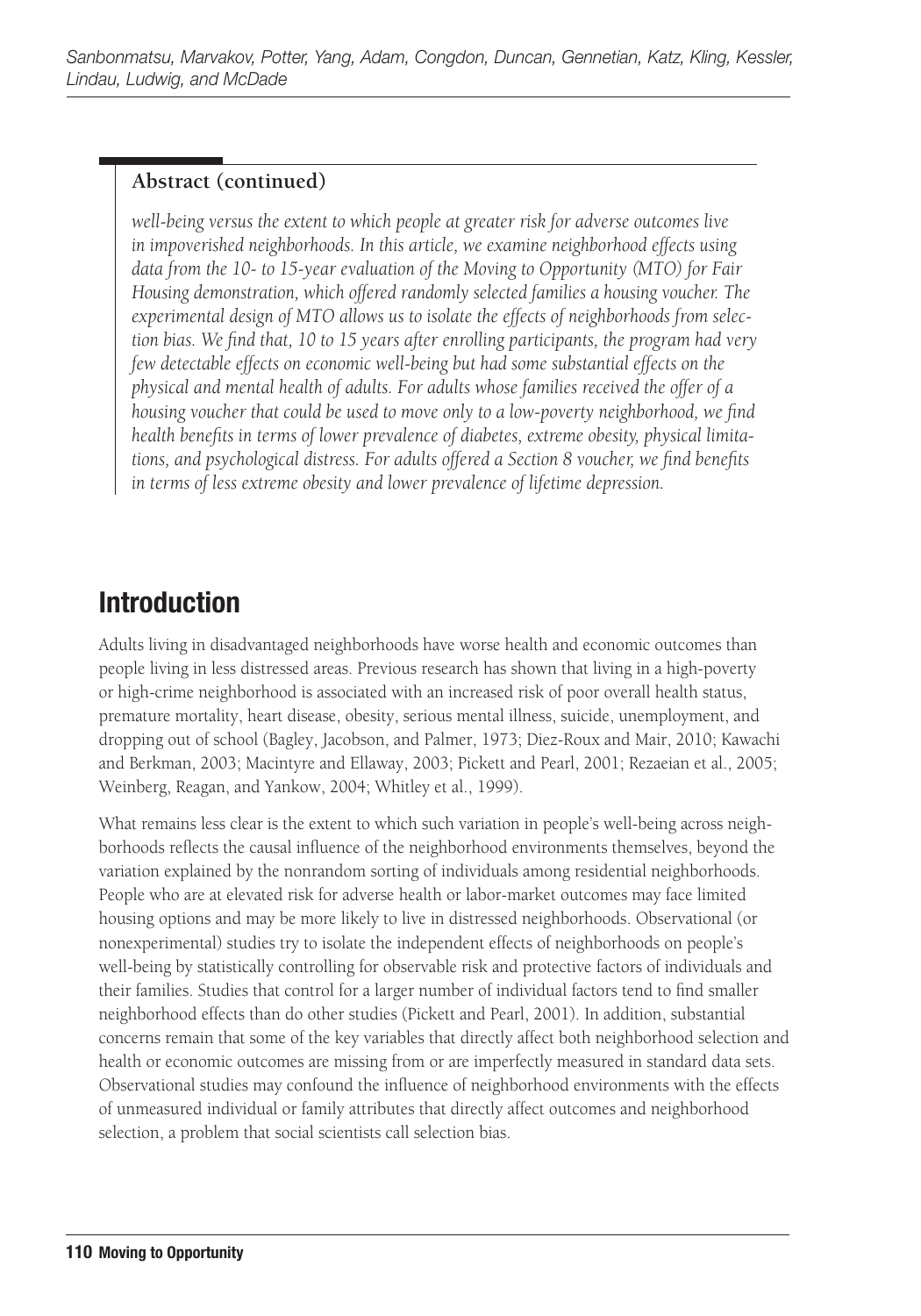The existence, magnitude, and nature of any causal neighborhood effects on economic and health outcomes are of great relevance to housing policies that affect the geographic concentration of poverty in America. An understanding of neighborhood effects can inform policy choices related to: (1) whether to help low-income families meet their housing needs through project-based housing or, instead, through housing vouchers; (2) the types of relocation assistance and support to provide voucher holders; (3) where to locate new public housing projects; and (4) the potential value of mixed-income housing projects that subsidize nonpoor families to live near poor families. The nature of neighborhood effects is also relevant to the design of other social policies, such as suburban zoning rules and education policies that sort children across different schools and influence how low-income families are distributed across social settings (Duncan and Murnane, 2011). These choices also have important implications for health policy decisions, such as the degree to which governments allocate public health investments for low-income areas to traditional safetynet health care instead of changing "the context to make individuals' default decisions healthy" (Frieden, 2010: 590). For example, policymakers could allocate investments to creating safe green space for walking and sports, which might lead people to choose more physical activities over sedentary activities.

To more convincingly identify the effects of neighborhood environments on low-income families and to overcome selection bias concerns that may have compromised previous studies, the U.S. Department of Housing and Urban Development (HUD) launched the Moving to Opportunity (MTO) for Fair Housing demonstration, a residential mobility experiment, in the early 1990s. The MTO program targeted families living in public or project-based housing in highly impoverished neighborhoods. MTO was open to families living in Baltimore, Boston, Chicago, Los Angeles, and New York City. Between 1994 and 1998, more than 4,600 families enrolled in the MTO program (Goering, Feins, and Richardson, 2003; Goering et al., 1999). To be eligible, a family had to have at least one child younger than age 18 and live in public housing or project-based assisted housing in a high-poverty area, defined as a census tract in which the income of more than 40 percent of residents falls below the federal poverty threshold.

MTO randomly assigned eligible families to one of three groups:

- Families in the **experimental group** received Section 8 rental assistance certificates or vouchers that, initially, they could use only in low-poverty census tracts—those in which less than 10 percent of residents had incomes below the federal poverty threshold in 1990. Nonprofit organizations in each city provided mobility counseling to help families find and lease a unit in a low-poverty area. After 1 year in the low-poverty tract, families could use the voucher to live in any neighborhood. In addition to abiding by the geographic requirement, families had to abide by all of the regular rules of the Section 8 certificate and voucher programs.
- Families in the **Section 8 group** also received Section 8 certificates or vouchers to move into private-market housing but without any mobility counseling or additional locational constraints under the MTO program design.
- Families in the **control group** did not receive any housing vouchers or certificates through MTO but continued to be eligible for all programs and services to which they would be otherwise entitled.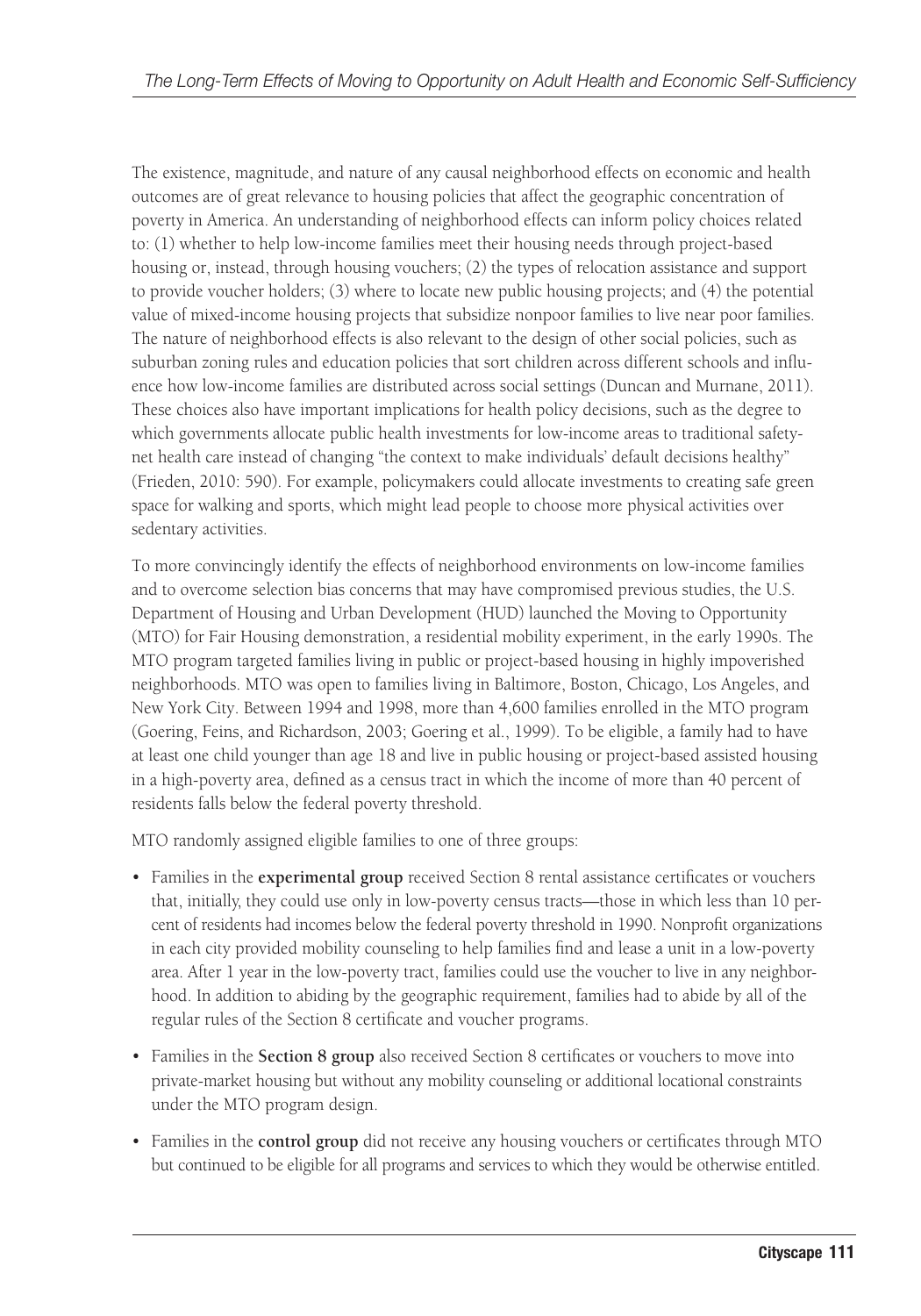Random assignment enables us to isolate the effects of different neighborhood and housing conditions on people's well-being by comparing the average outcomes of groups of families who are similar on average in every way at baseline except that some were subsequently offered the opportunity to use a housing voucher to move to a new neighborhood with different characteristics.

In this article, we compare adults in the two treatment groups with the adults in the control group on their health and economic self-sufficiency 10 to 15 years after they enrolled in the program. Before turning to the results of our analyses, we first discuss the hypothesized pathways through which moving to a lower poverty neighborhood might affect adult health and economic selfsufficiency. We then summarize the results of previous waves of MTO research and other studies. We describe our sample and analytic strategy and then present estimates of the long-term effects of MTO on selected mental health, physical health, and economic outcomes. (Ludwig et al., 2011, and Sanbonmatsu et al., 2011, present additional results for other health and economic outcomes.)

We find that, 10 to 15 years after random assignment, MTO moves had sizable effects on a number of important physical and mental health outcomes but no detectable effects on almost any measure of economic self-sufficiency. More specifically, in the area of mental health, we find that MTO moves led to lower levels of psychological distress and lower prevalence of depression. In the area of physical health, we find beneficial effects on severe obesity, diabetes, and physical limitations, although we do not detect effects on hypertension or overall self-rated health. Earnings and employment rates have risen for all random assignment groups since they initially joined the program, and very few statistically significant differences emerged across the randomized groups on economic outcomes. We conclude this article with a discussion of some of the limitations of our findings and their implications for future research and policy design.

# **Hypothesized Pathways**

The MTO program offered families in the two treatment groups a housing voucher that they could use to relocate from a public housing project to an apartment (or house) in another neighborhood. Families in both the experimental and Section 8 treatment groups could use the voucher to move to a low-poverty neighborhood, but for the experimental group, moving to a low-poverty area was an initial requirement of using the voucher at all. Exhibit 1 illustrates our hypothesis that moving to a lower poverty area might affect adults' outcomes by changing their social environment, the resources of their community, and their physical environment.

### **Changes in the Social Environment**

One set of potential pathways involves the *social environment*—the environment created by the people living in the neighborhood. Moving to a more affluent area may reduce exposure to violence because of a safer social environment, expose movers to higher socioeconomic status (SES) peers, and offer new social networks. At the same time, moving may disrupt social ties such as relationships with families, friends, service providers, and faith communities.

A safer environment could improve physical health directly by reducing the likelihood of injuries from assaults and indirectly by providing a safer environment for outdoor activity such as exercise.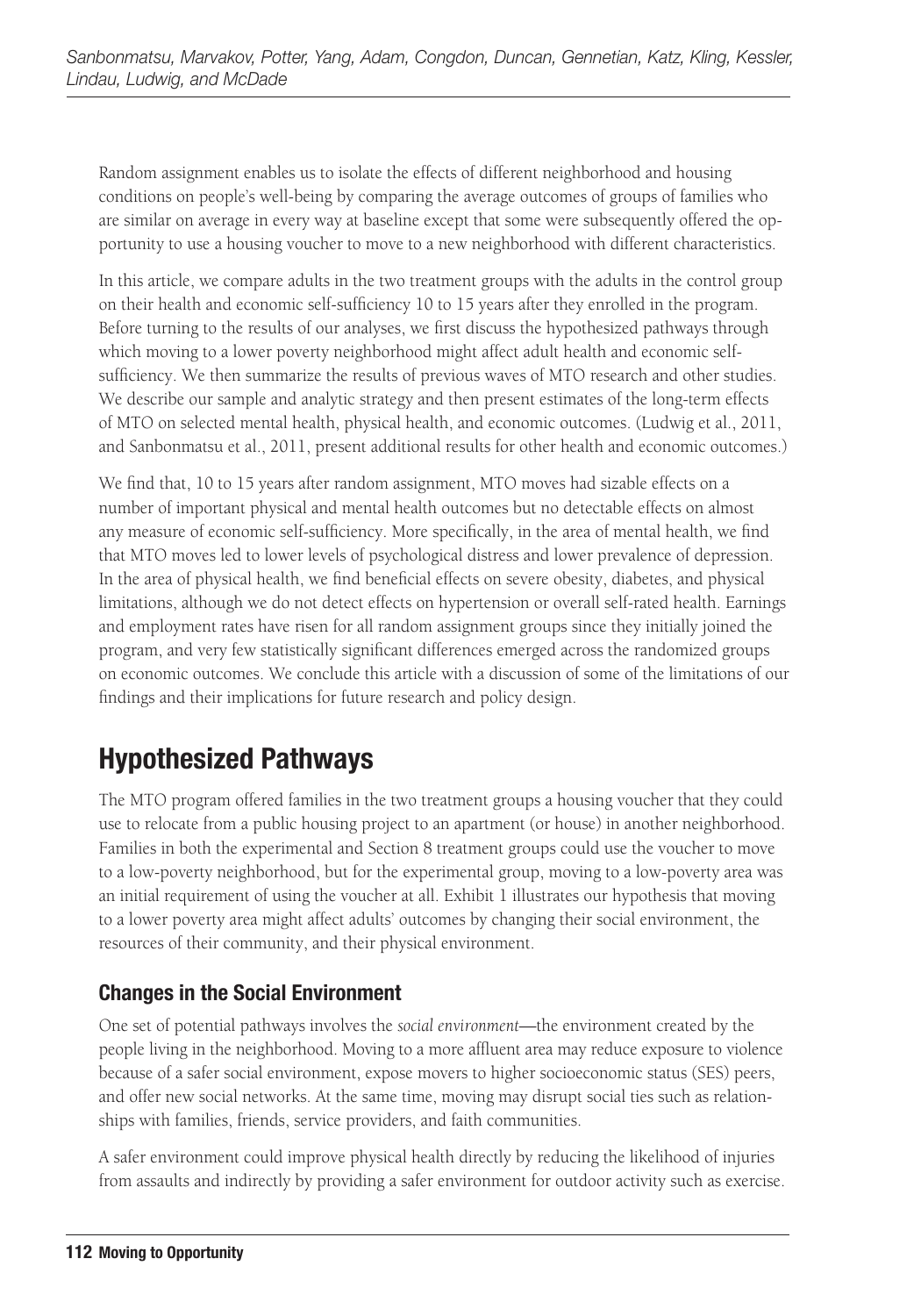#### **Exhibit 1**

Hypothesized Pathways Through Which MTO May Affect Adult Well-Being



*MTO = Moving to Opportunity.*

*Note: This figure builds on the pathway diagrams shown in various chapters of the MTO interim impacts evaluation (see Orr et al., 2003).*

Unsafe neighborhoods may discourage outdoor physical activity and exercise (Bennett et al., 2007; Harrison, Gemmell, and Heller, 2007). Lower likelihoods of being the victim of violence and of witnessing violence could also improve mental health, because these types of exposures are associated with higher levels of psychological distress, depression, generalized anxiety disorder (GAD), and post-traumatic stress disorder (PTSD) (Ross and Mirowsky, 2001; Silver, Mulvey, and Swanson, 2002; Zapata et al., 1992). Neighborhoods with lower crime may also generate higher levels of trust and greater *collective efficacy* (the willingness of neighbors to work together and support shared values), which may help serve as a buffer against other types of stressors (Berkman and Glass, 2000; Cohen, 2004; Sampson, Raudenbush, and Earls, 1997).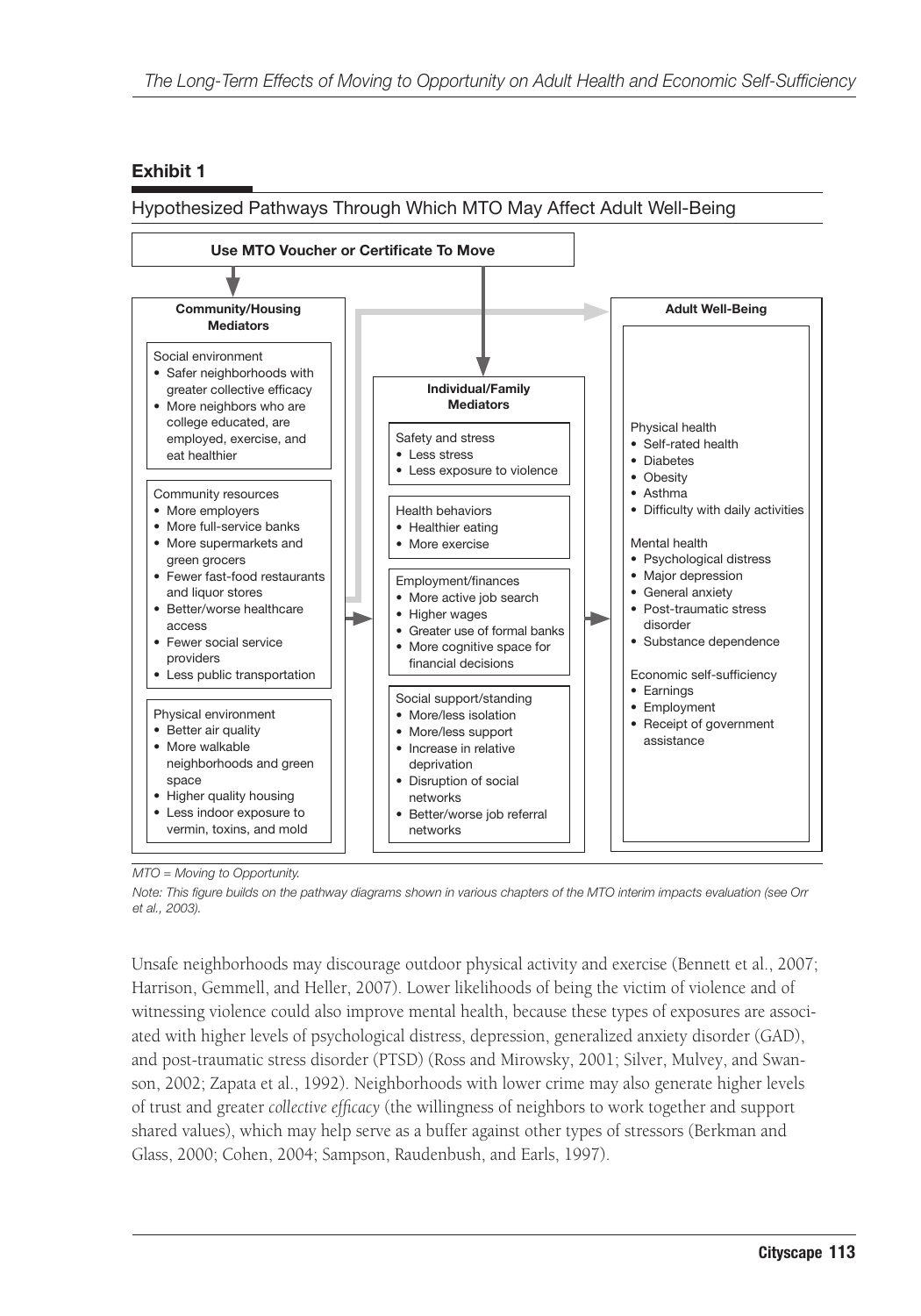Any MTO effects on mental health may amplify effects on physical health, given the link between chronic stress and the regulation of physiological systems and behavior (McEwen and Stellar, 1993; Merkin et al., 2009). Previous research has associated higher stress levels with hypertension (Kornitzer, Dramaix, and De Backer, 1999; NIH, 1997) and asthma attacks (Bloomberg and Chen, 2005; Wright, Rodriguez, and Cohen, 1998). Stress may lead people to increase their intake of dense-calorie foods (Torres and Nowson, 2007) and to turn to alcohol, tobacco, or other substances in an effort to cope. The new social environment may also expose movers to neighbors with higher education levels who, at least on average, may have healthier lifestyles (Darmon and Drewnowski, 2008; Pampel, Krueger, and Denney, 2010).

Higher SES neighbors and less stress may improve economic prospects. Living in a neighborhood with a greater share of employed adults may provide more social support for work (for example, Maurin and Moschion, 2009) or more referrals for job openings (Bayer, Ross, and Topa, 2008). Moving out of a stressful environment may free up cognitive space for deliberative cognitive processes, such as financial planning (Porcelli and Delgado, 2009).

The degree to which having new neighbors translates into actual behavioral changes may depend on how much exposure adults have to their new neighbors and how well they connect with them (Christakis and Fowler, 2007). Similarly, new referral networks may not be helpful if new neighbors know mostly about jobs in occupations and industries that are not relevant for adults in the MTO program. Thus, moving to a more affluent area need not have any beneficial effects on behavior. Moving could even have negative effects if the move itself initially disrupted relationships and left adults feeling socially isolated, particularly if they do not have much in common with their new neighbors. MTO participants who move to lower poverty areas could also experience a decline in their socioeconomic standing relative to their new peers if their incomes do not rise with the move. Feelings of relative deprivation could negatively affect their physical and mental health (Stafford, 2003). In addition, although higher income people tend to lead healthier lifestyles on some dimensions, other health-risk behaviors, such as drinking, may be more prevalent among more affluent people, at least over part of the SES distribution (Pollack et al., 2005; SAMHSA, 2010). For immigrant families in MTO, moving to a more affluent area could mean greater acculturation and a less healthy lifestyle (Lara et al., 2005).

#### **Changes in Community Resources**

Part of the hope of mobility programs such as MTO is that higher SES communities can offer lowincome families better access to community resources such as jobs, high-quality schools, highspeed broadband infrastructure, and supermarkets. Research studies generate mixed findings, however, as to whether more advantaged neighborhoods always offer low-income families greater access to resources.

Scholars hypothesize that geographic proximity to employers may be important for economic selfsufficiency. The spatial mismatch theory of John Kain (1968) suggests that a mismatch between the location of manufacturing and other jobs and the concentration of low-income families in urban areas might account for some of the lower employment levels observed. More recently, a series of studies in the late 1980s and early 1990s linked neighborhood poverty and job accessibility to labor force participation and wages for African-American and Hispanic workers (see Ihlanfeldt and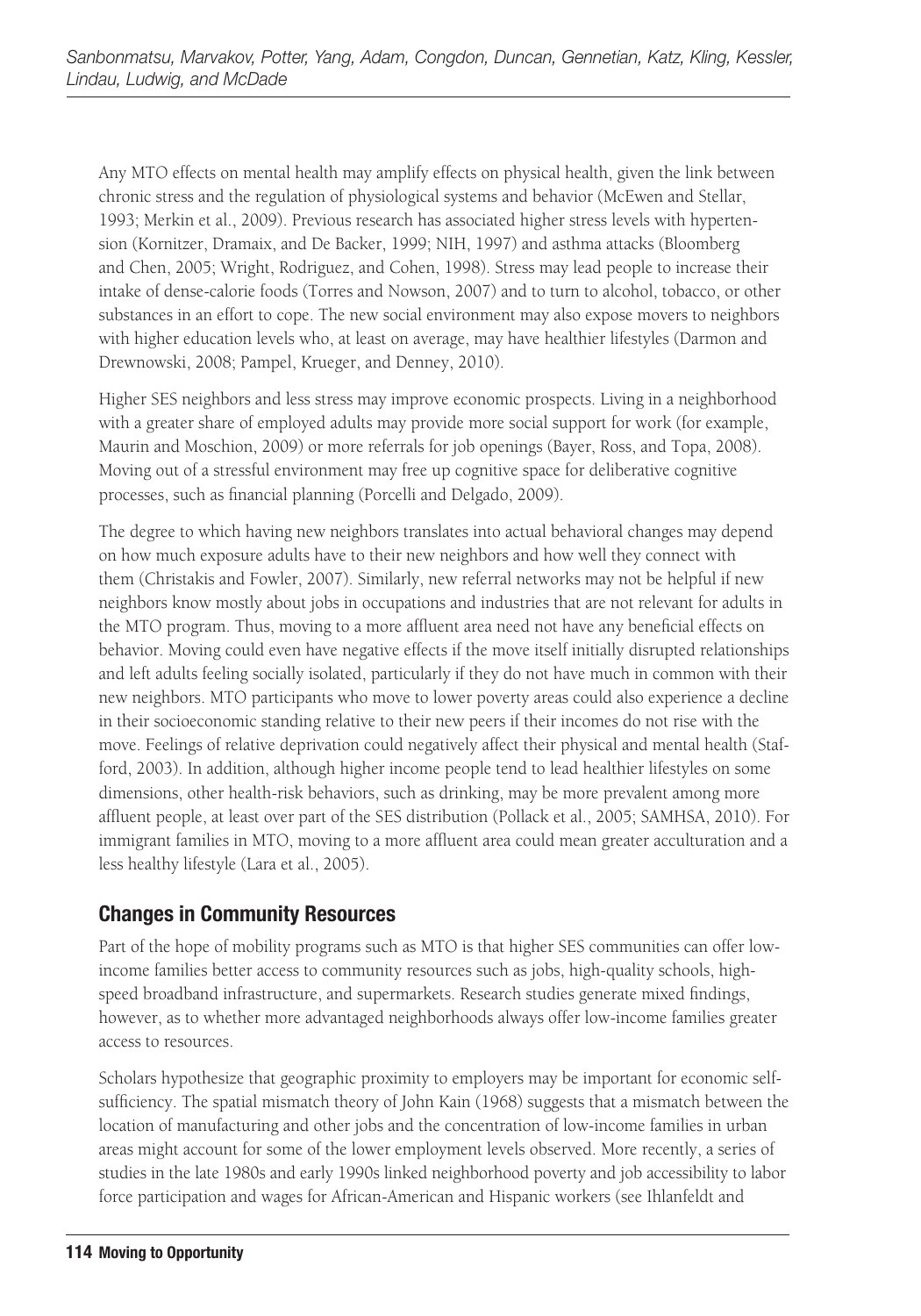Sjoquist, 1998, for a review). If MTO moves enable access to a broader range of employment opportunities, they may also lead to increased wages and fringe benefits. Lower poverty areas, however, are not always closer than higher poverty areas to the sort of job opportunities that may be relevant for lower skilled MTO families (Anil, Sjoquist, and Wallace, 2010). Higher SES neighborhoods may offer increased access to formal banks as opposed to high-cost alternatives such as check cashers and payday lenders, who seem to target high-poverty areas (see Graves, 2003, for details), and thus neighborhoods may improve economic welfare through better personal finance management.

The types of retail stores, restaurants, and advertisements in a new neighborhood might affect the health of low-income people who move there. The presence of more grocery stores could improve diet by reducing the purchase price or transportation cost of healthy food (Morland et al., 2002). The presence of fewer liquor stores and fast-food restaurants could also affect diet and potentially reduce the consumption of high-caloric foods and alcohol (Dubowitz et al., 2008; Franco et al., 2008; Inagami et al., 2006; Zenk et al., 2005).

Living in a community with greater resources does not mean families will actually be able to take advantage of those resources or that those resources will be well suited to their needs. One reason low-income people may concentrate in urban cores is the availability of public transportation, which, in general, is more affordable than maintaining a private car (Glaeser, Kahn, and Rappaport, 2008). If new neighborhoods offer more limited public transportation options, MTO moves could reduce access to jobs, grocery stores, and other services. Furthermore, even if overall access to services remains the same or improves, access to certain types of social services could be worse if service providers for the poor are less common in higher income areas (Allard, 2004; Small and Stark, 2005).

For similar reasons, the effects of moves on healthcare access are hard to predict. The MTO demonstration took place in cities with some of the top-ranked hospitals in the country, many of them academic medical centers located, for historical reasons, near economically disadvantaged inner-city neighborhoods.<sup>1</sup> These academic medical centers may be more experienced in meeting the linguistic and cultural needs and daily realities of low-income patients than are the healthcare facilities located in more affluent areas. Moreover, free or very low-cost primary healthcare services may be concentrated in high-poverty areas, and so access to low-cost healthcare services could decrease with moves to better neighborhoods.

#### **Changes in the Physical Environment**

Finally, moving to a less impoverished neighborhood may influence well-being through changes in the physical environment of the neighborhood and the housing unit. Higher SES neighborhoods may have lower pollution, trash, and vandalism levels; higher quality buildings and outdoor spaces; and built environments more conducive to exercise. The built environment of a neighborhood—its buildings, parks, and streets—may also affect health behaviors such as exercise. Studies have associated greater walkability of a neighborhood with greater physical activity and lower

<sup>1</sup> Four of the five MTO cities are home to at least 1 of the top 14 honor-roll hospitals, as ranked by *U.S. News & World Report* on the basis of specialty rankings (Comarow, 2010).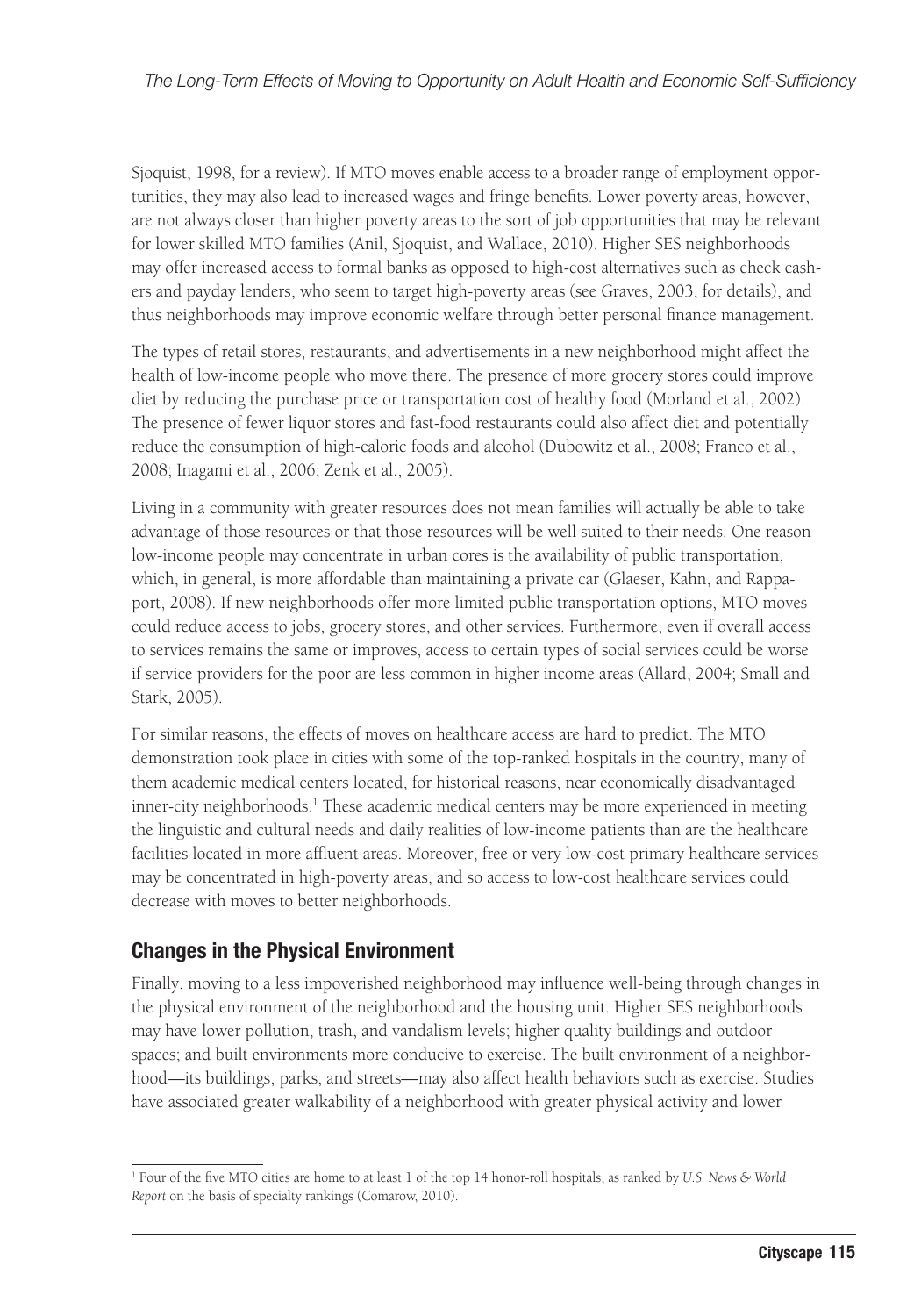rates of overweight and obesity (Lovasi et al., 2009; Mujahid et al., 2008; Sallis et al., 2009). Other studies have found green space buffers stress, especially in lower income socioeconomic groups (Maas et al., 2006), and have linked compromised outdoor air quality, which may be present in low-income neighborhoods, to coronary heart disease (Kan et al., 2008).

Poor housing quality can increase exposure to household dangers such as vermin, toxins, mold, and poor ventilation. These hazards may lead to a greater incidence of asthma (Bryant-Stephens, 2009). Poor-quality housing may also affect mental health: a study by Galea et al. (2005) links living in a neighborhood with dilapidated buildings to a greater incidence of depression after controlling for individual demographics and neighborhood median income. Poor-quality housing can also increase injuries from falls and fires and exposure to noise that can impair sleep. We expect to observe improvements in the health of participants who are able to move into better apartments using MTO vouchers.

#### **Summary of Hypotheses**

We hypothesized that, compared with adults in the control group, adults offered the opportunity to move to lower poverty neighborhoods would have better mental health, physical health, and economic outcomes through improved neighborhood safety, less stressful environments, greater community resources, positive peer influences, and fewer environmental hazards. We expected to see lower incidences of mental illness such as depression, anxiety, and stress-related disorders as compared with the control group. We also expected to see physical health improvements in terms of lower rates of asthma, obesity, diabetes, and hypertension. We also hypothesized that families who moved to neighborhoods with improved conditions would have higher levels of employment and earnings and would receive less public assistance.

### **Previous Findings From MTO and Other Studies**

MTO was inspired by findings from the Gautreaux residential mobility program in Chicago, which was part of the legal settlement of a racial discrimination case. Gautreaux gave African-American families living in the inner city an opportunity to move to new neighborhoods. The initial Gautreaux findings suggested better employment outcomes for low-income African-American families living in public housing who moved to predominantly White suburbs compared with those of their counterparts who moved to predominantly African-American and urban neighborhoods (Rosenbaum, 1995). Gautreaux, however, was not a randomized study and the neighborhood preferences of Gautreaux families may, at least in part, have influenced where they ended up living (Votruba and Kling, 2009). Furthermore, over the long term, the program shows little in the way of gains in self-sufficiency for Gautreaux mothers, suggesting that one might not expect to see economic gains for MTO women (DeLuca et al., 2009).

HUD launched MTO to more systematically evaluate the types of neighborhood effects found in the Gautreaux study. An interim evaluation of MTO was conducted in 2002 by Abt Associates Inc. in partnership with researchers at the National Bureau of Economic Research (Orr et al., 2003). The evaluation examined effects an average of 4 to 7 years after the families joined MTO. These interim findings suggested that adults in the experimental group had lower levels of psychological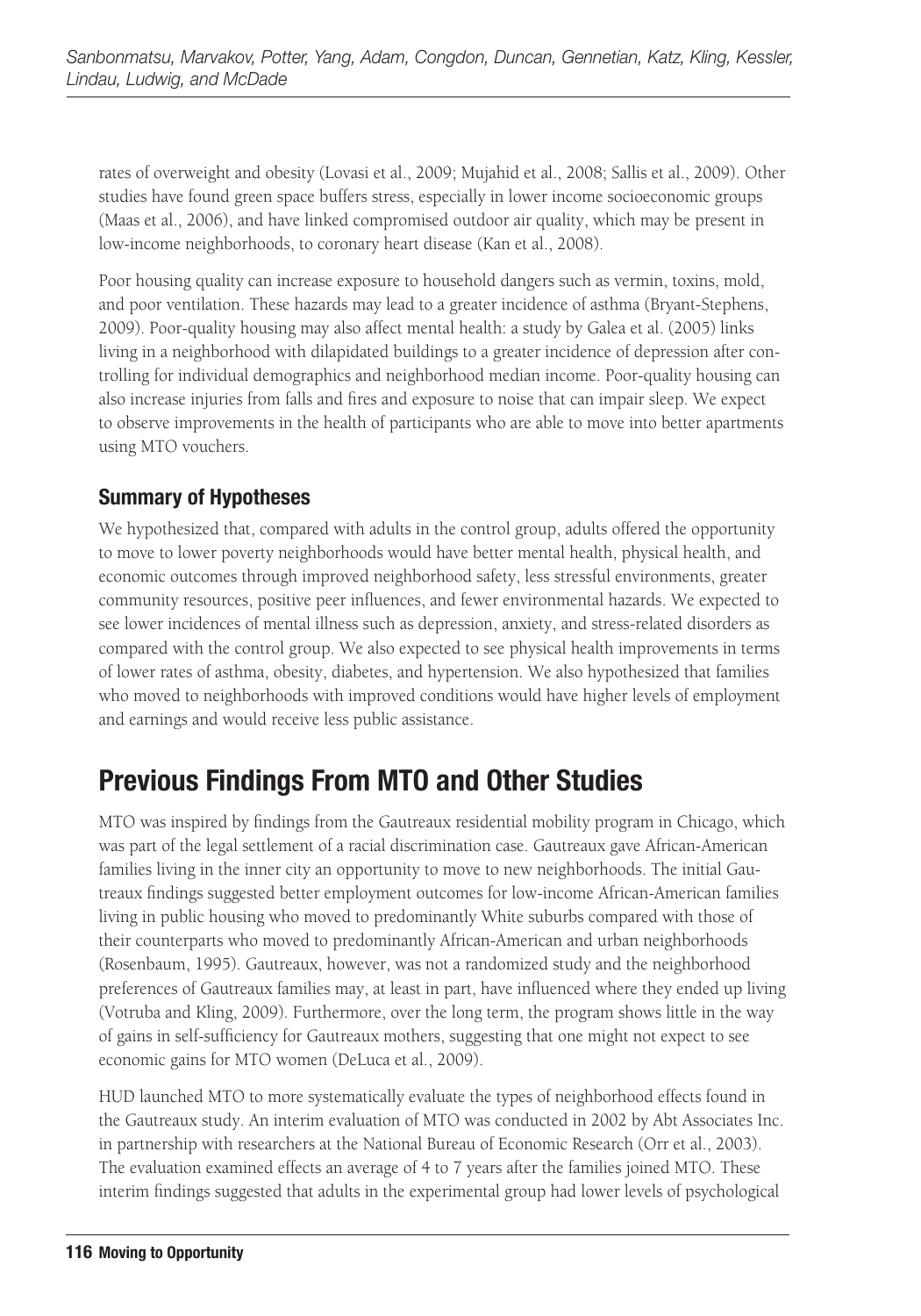distress and felt calmer than adults in the control group. The results also hinted at lower levels of depression, although these results were sensitive to the construction of the depression measure. Based on self-reported height and weight, the treatment appeared to reduce obesity levels (Body Mass Index [BMI] of 30 or greater) for those in the experimental group (42.0 percent) in comparison with those in the control group (47.1 percent) and perhaps to increase rates of exercise and improve diet (Orr et al., 2003). The results, however, did not show significant effects on other health measures, such as self-rated health, hypertension, physical limitations, asthma, and a summary health index (Kling, Liebman, and Katz, 2007; Orr et al., 2003). Nor did the results show any statistically significant effects on economic outcomes, such as employment or earnings of the adults or youth.

Other studies of residential mobility programs have also yielded mixed findings on economic outcomes. Oreopoulos (2003) took advantage of the fact that public housing units in the city of Toronto were located in different types of neighborhoods to compare the outcomes of families living in different types of neighborhoods.<sup>2</sup> He found no evidence of improved economic outcomes for youth who grew up in higher SES neighborhoods. Studies of HUD's HOPE VI public housing demolition programs also yielded mixed results. Levy's (2010) study of families who relocated through HOPE VI suggested that families who relocated because of the demolition of their public housing projects experienced improved neighborhood conditions, but their economic self-sufficiency changed little. In contrast, Anil, Sjoquist, and Wallace (2010), studying the HOPE VI demolitions in the Atlanta area, found evidence of employment gains.

### **The 10- to 15-Year Evaluation**

Our 10- to 15-year followup with MTO families (Sanbonmatsu et al., 2011) extends beyond previous MTO research by studying the long-term effects of MTO; expanding the outcomes examined; and using objective measures of health in conjunction with self-reports on health. We expanded the MTO long-term data collection to include new outcomes, such as diabetes and PTSD. In addition, we replaced the brief questions on problems such as anxiety with more detailed and widely used structured diagnostic interview instruments, and we replaced self-reported height and weight measures with anthropometric measurements taken by the interviewers. For the first time, we gathered finger-stick dried blood spot samples from MTO respondents, enabling us to measure biological risk factors and undiagnosed disease.

The long-term survey for the final impacts evaluation enables us to examine how effects have changed over time. MTO's effects might have followed three very different trajectories. Program effects might have faded over time as the average neighborhood environments of the two treatment groups and the control group converged, which could occur if families in the two treatment groups moved back to their old neighborhoods, if families in the control group moved out of public housing on their own (and into similar low-poverty areas as the treatment groups), or if

<sup>2</sup> The Toronto housing authority offered a housing unit with the necessary number of bedrooms to high-need families who reached the top of the waiting list on a first-available basis; families could not specify the housing project or type of housing project that they wanted to live in (Oreopoulos, 2003).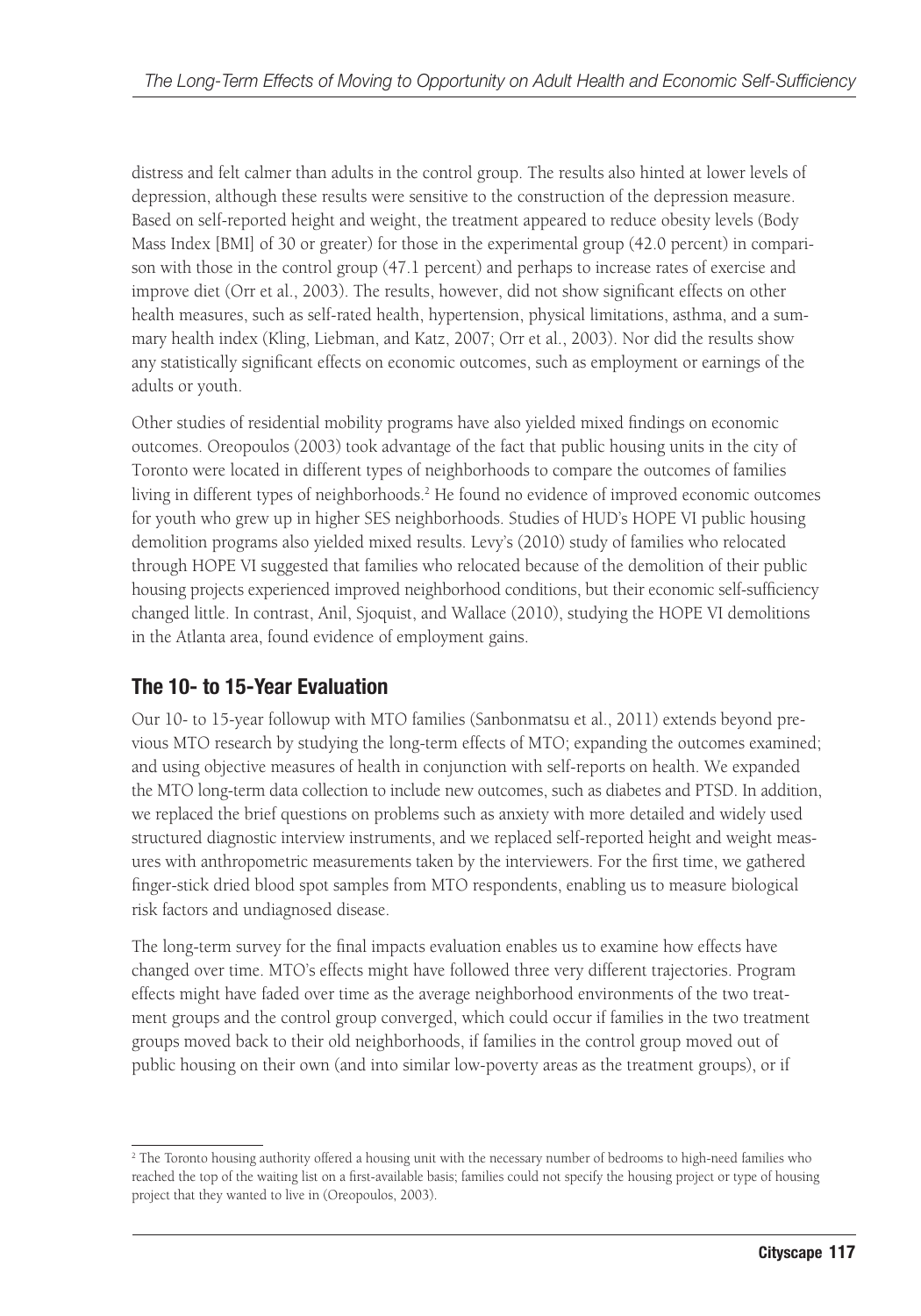the neighborhoods themselves changed over time. Alternatively, MTO effects on families might have strengthened over time as the initial disruptions of moving diminished and families became increasingly connected to their new communities. Greater connections to neighbors in low-poverty areas might have produced continued changes in diet and exercise patterns or new job referrals. Over time, we might have seen even larger MTO effects on health and the emergence of MTO effects on economic self-sufficiency. Or, effects might have followed a more intermediate path, whereby families maintained the initial benefits from moving that reached a plateau in the early years of the program. This latter scenario might have occurred if the moves led to some initial change that persisted over time, even as families made additional moves, but that was a one-time change that did not continue to increase. For example, moving from public housing to privatemarket rentals might reduce the noise level in the home. This improvement might persist with subsequent moves and lead to greater mental calm or improved sleep, but it may be a one-time shift with no additional gains over time.

# **Sample and Analytic Approach**

Our sample draws on the adults from the original MTO households. To measure MTO's impacts over the long term, we selected up to one adult for interview in each MTO household.<sup>3</sup> The Institute for Social Research (ISR) at the University of Michigan interviewed adults using a computer-assisted survey between June 2008 and April 2010 (10 to 15 years after families were randomized in the program). Interviewers asked questions about the adult's health and economic circumstances, took physical measurements, and collected blood samples with a simple finger stick (McDade, Williams, and Snodgrass, 2007). ISR used a two-stage field design. In the first stage, ISR tried to interview as many adults in the survey sample as possible. After the response rate reached 75 percent for a site and sample release, ISR randomly selected 35 percent of the remaining, hard-to-reach respondents for the second stage of more intensive survey recruitment efforts. In all, ISR interviewed 3,273 adults and achieved an overall effective response rate of 90 percent (excluding deceased adults). In addition to collecting data from the survey, we gathered data from administrative records.

Exhibit 2 shows the baseline characteristics of the adults interviewed for the final impacts evaluation. At baseline, the vast majority (92 percent) of households were female headed and three-fourths of household heads were on welfare. The median household income of interviewed participants was \$10,614 (in 2009 dollars) in the year preceding entry into MTO. Only about one-fourth of adults were working. Slightly more than one-third of adults in MTO families had graduated from high school. Nearly two-thirds were African American and most of the rest were Hispanic. The average age of our interviewed sample adults at the time they joined the program was 32.9, and the average family size was about 3.7 members.

<sup>&</sup>lt;sup>3</sup> In selecting the adult survey sample, we prioritized female adults and household heads from the core family, adopting the same approach used for the interim impacts evaluation (Orr et al., 2003). We selected for interview one adult from each family in the experimental group and the control group. Because of funding constraints, we were unable to interview adults from all families in the Section 8 group and instead randomly selected a 68-percent subsample of these families for adult interviews.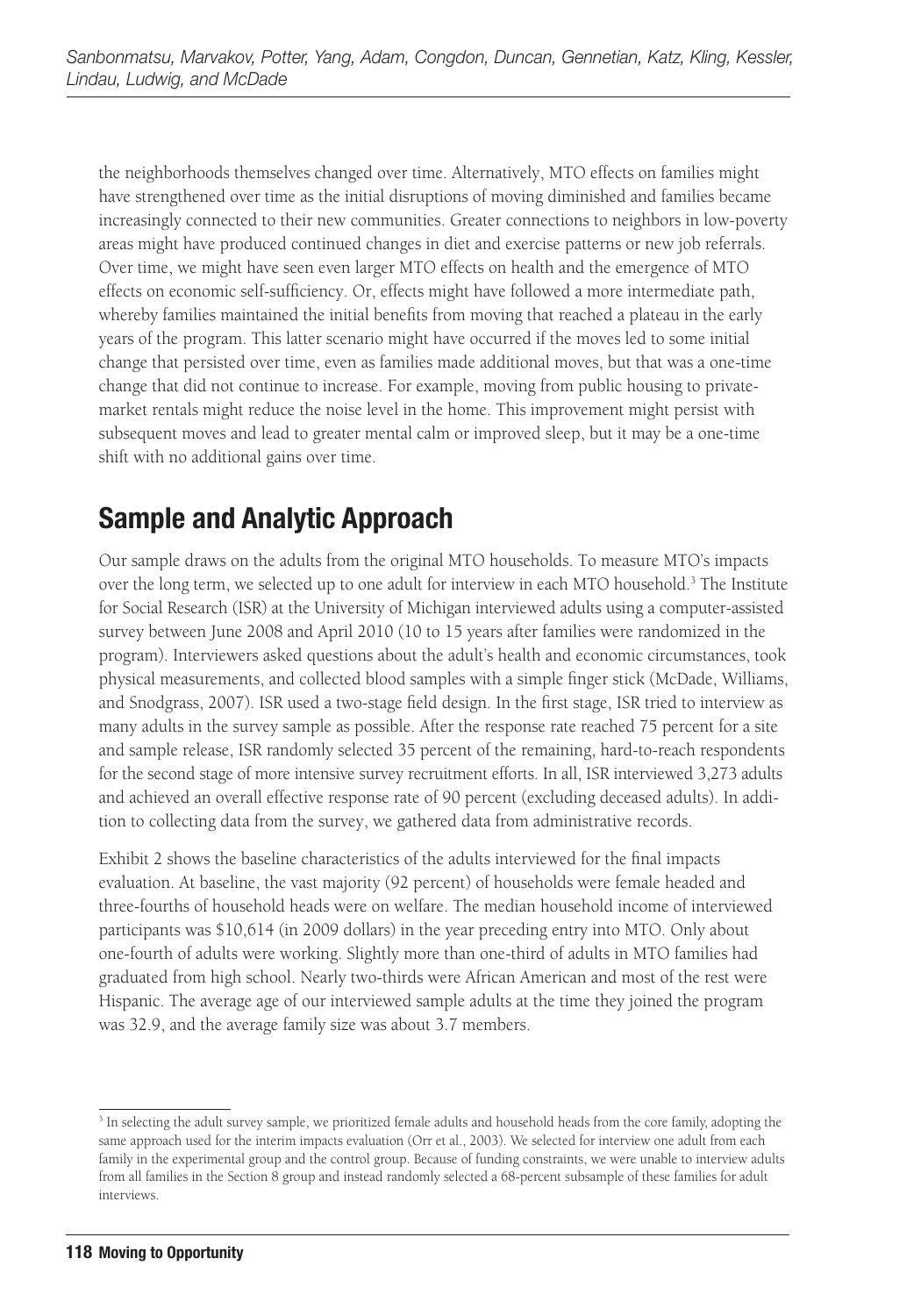#### **Exhibit 2**

| Baseline Characteristics of the Adult Analytic Sample, by Random Assignment Group           |                         |                              |                    |                      |
|---------------------------------------------------------------------------------------------|-------------------------|------------------------------|--------------------|----------------------|
|                                                                                             | <b>Control</b><br>Group | <b>Experimental</b><br>Group | Section 8<br>Group | All<br><b>Groups</b> |
| <b>Household characteristics</b>                                                            |                         |                              |                    |                      |
| Number of family members                                                                    | 3.7                     | 3.7                          | 3.7                | 3.7                  |
| Female head of household                                                                    | 92.1%                   | 91.9%                        | 93.6%              | 92.4%                |
| <b>Employment status</b>                                                                    |                         |                              |                    |                      |
| Full-time                                                                                   | 14.2%                   | 14.1%                        | 15.2%              | 14.5%                |
| Part-time                                                                                   | 9.4%                    | 12.1%                        | 11.0%              | 10.9%                |
| <b>Received welfare benefits</b>                                                            |                         |                              |                    |                      |
| Social Security or disability benefits                                                      | 8.4%                    | 9.0%                         | 7.3%               | 8.4%                 |
| AFDC or TANF                                                                                | 76.3%                   | 76.3%                        | 73.6%              | 75.6%                |
| Takes more than 30 minutes to get to                                                        |                         |                              |                    |                      |
| Grocery store                                                                               | 21.4%                   | 21.5%                        | 22.2%              | 21.7%                |
| Doctor                                                                                      | 45.0%                   | 42.7%                        | 43.6%              | 43.7%                |
| Household income (2009 dollars)                                                             |                         |                              |                    |                      |
| Average income                                                                              | \$12,439                | \$12,866                     | \$12,788           | \$12,709             |
| Median income                                                                               | \$10,353                | \$10,629                     | \$10,892           | \$10,614             |
| Adults interviewed at 10 to 15 years                                                        |                         |                              |                    |                      |
| Age at baseline                                                                             | 32.8                    | 32.9                         | 33.1               | 32.9                 |
| Number interviewed                                                                          | 1,139                   | 1,456                        | 678                | 3,273                |
| AEDO Aid to Femilian with Deparadent Obildrep TANE Temperany Appietance for Napoly Femilian |                         |                              |                    |                      |

*AFDC = Aid to Families with Dependent Children. TANF = Temporary Assistance for Needy Families.*

*Notes: Percentages are percent distributions and may not sum to 100 because of rounding and missing information. Data are weighted using the survey weights.*

*Source: Baseline surveys for adult respondents to the long-term surveys*

HUD asked families applying to the program about their primary and secondary reasons for wanting to move. By far, the most common reason for signing up for MTO was to get away from drugs and gangs (77 percent of adults listed this reason first or second), followed by finding better schools (49 percent) and finding a better apartment (44 percent; Sanbonmatsu et al., 2011, Exhibit 1.2). The importance of safety in motivating families to participate in MTO is perhaps not surprising, given that more than two of every five baseline respondents said that someone in their household had been the victim of a crime during the 6 months preceding the baseline survey.

We present two types of estimates for how MTO affected the life outcomes of participating adults. The first estimate, the intention-to-treat (ITT) effect, represents the effect of being *offered* a housing voucher or certificate, which we generate by comparing the outcomes of all adults randomly assigned to the experimental or Section 8 group (regardless of whether those adults moved with a program voucher) with the outcomes of all adults assigned to the control group. We calculate the ITT estimate using an ordinary least squares regression in which the outcome of interest is the dependent variable being predicted on treatment group assignment and a series of baseline covariates. The basic regression equation is

$$
Y_i = \alpha_0 + \alpha_1 \operatorname{Exp}_i + \alpha_2 \operatorname{SS}_i + \alpha_3 X_i + e_i,\tag{1}
$$

where  $Y_i$  is an outcome for MTO program participant i;  $Exp_i$  and  $SS_i$  are binary indicator variables equal to 1 if participant i was randomly assigned to the experimental or Section 8 group (the control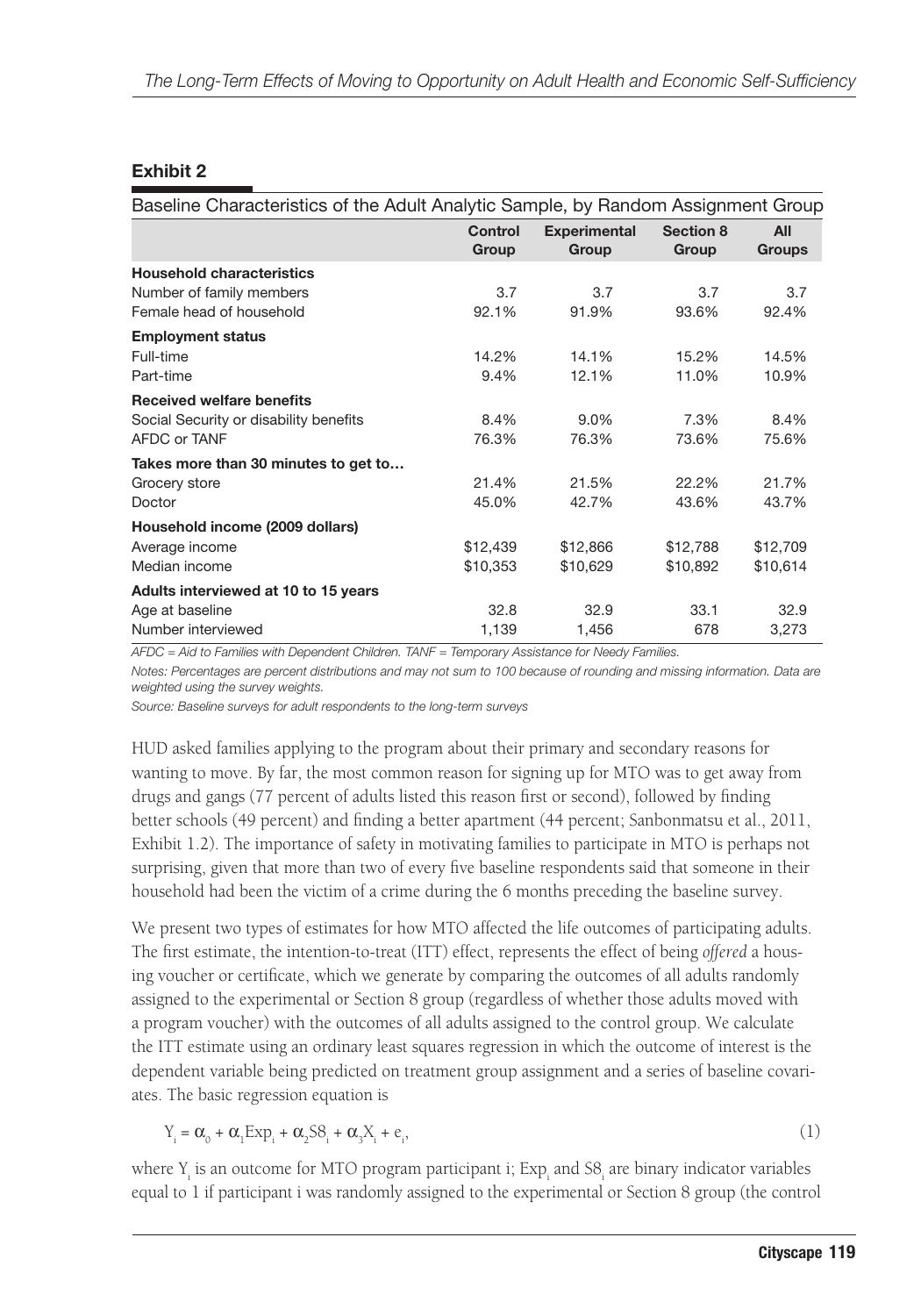group is the omitted reference group); and  $\boldsymbol{\mathrm{X_{i}}}$  represents a series of baseline covariates that Sanbonmatsu et al. (2011) described and that is similar to the covariates Orr et al. (2003) used. The coefficients on Exp<sub>i</sub> and S8<sub>i</sub> capture the ITT estimates for the experimental and Section 8 groups, respectively. The equation weights the data to account for adjustments to the randomization ratios during the study enrollment period and the probability sampling.

If we are willing to assume that assignment to one of the treatment groups does not have much effect on those families who were offered a voucher but did not use it, we can also estimate the effect of actually moving using an MTO program voucher, known as the effect of treatment on the treated (TOT).<sup>4</sup> We can calculate the TOT effect by dividing the ITT effect by the share of the experimental or Section 8 group that relocated with an MTO voucher (Angrist, Imbens, and Rubin, 1996; Bloom, 1984). Because approximately one-half of the families in the experimental group used the MTO program voucher, the estimated TOT effect will be about twice as large as the ITT effect (that is,  $TOT \approx ITT/0.5 \approx ITT \times 2$ ). The statistical significance of both the ITT and TOT estimates are identical under this calculation, because we scale up the standard error and the impact estimate by the same factor (1/voucher use rate).

## **Measures of Health and Economic Self-Sufficiency**

#### **Mental Health Measures**

To assess adult mental health outcomes, we used responses on the survey and the structured diagnostic interview within the survey. We measured psychological distress with the Kessler 6 scale (K6), which consists of questions about sadness, nervousness, restlessness, hopelessness, feeling that everything is an effort, and feelings of worthlessness (Kessler et al., 2003). The raw scores from the K6 can range from 0 (no distress) to 24 (highest level of distress). We assessed major depressive disorder, GAD, and PTSD using the World Health Organization's Composite International Diagnostic Interview (CIDI; Kessler and Ustün, 2004), which is designed to be consistent with the *Diagnostic and Statistical Manual of Mental Disorders*, 4th edition Task Force on DSM-IV (2000). To meet the criteria for major depression, a respondent's depressed mood or loss of interest had to last for a period of at least 2 weeks and be accompanied by at least five of the following symptoms: depressed mood, diminished interest or pleasure, unintentional weight loss or gain, insomnia, restlessness or slowing down, fatigue, feelings of worthlessness or excessive guilt, diminished ability to concentrate, and recurrent thoughts of death. Furthermore, these symptoms had to cause significant distress or impair the respondent's functioning at work or in social situations.

GAD required that the adult experience a period of at least 6 months in which they had excessive anxiety about multiple things and at least three of the following symptoms: restlessness, easy fatigue, difficulty concentrating, irritability, muscle tension, and sleep disturbance. In addition, the anxiety

<sup>4</sup> Our TOT estimates assume that families who are offered a voucher but do not take up the offer (that is, do not use a program voucher to move) are not affected by the offer itself. This assumption may not be strictly true, because families may have changed some of their thinking or behaviors (such as looking at apartments) as a result of the offer. We think, however, that the effects of actually using the voucher are likely to be much larger than any effects of being offered the voucher and not using it, and that it is reasonable to assume that the ITT effects are driven strictly by effects on compliers.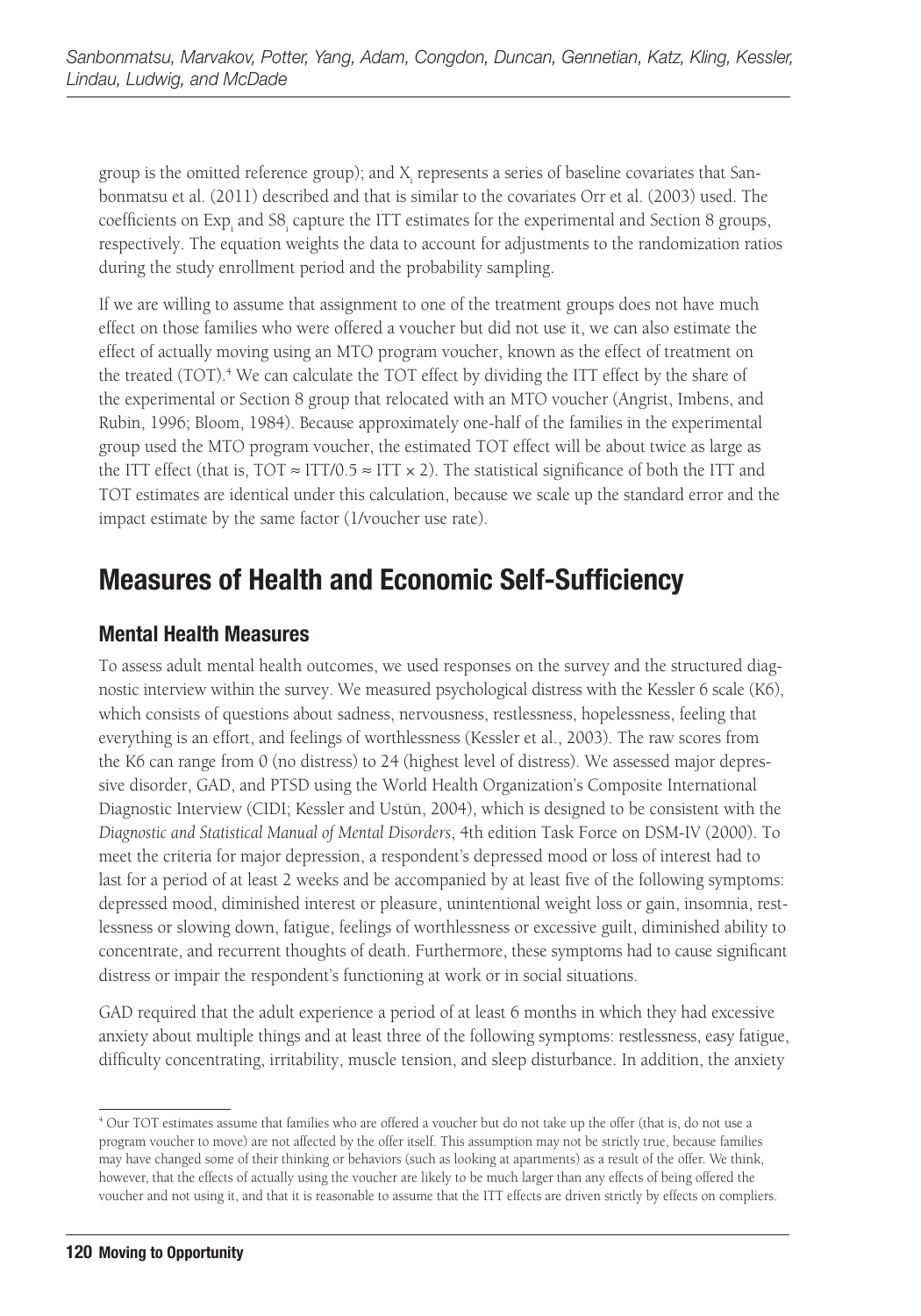had to cause significant distress or impair respondents' functioning. Our measure of PTSD used a subset of the CIDI questions and then imputed the probability of PTSD from those responses using data from a national study.<sup>5</sup> To be categorized as having PTSD, the respondent had to have experienced, witnessed, or been confronted by a traumatic event that involved actual or threatened death or serious injury to themselves or others,<sup>6</sup> and the trauma had to invoke at least three of the following symptoms: avoiding activities, places, or people that arouse recollections of the trauma; reduced interest in activities; feelings of detachment; restricted range of feelings; and a foreshortened sense of the future. PTSD also involves difficulty falling or staying asleep, an exaggerated startle response, and impairment of functioning.

We measured alcohol or drug dependence using the Severity of Dependence Scale (SDS). The SDS consists of five questions about out-of-control use, anxiety or worry about missing a fix or a drink, worry about use, frequency of desire to end use, and difficulty of going without use (Gossop et al., 1995). The SDS ranges from 0 to 15, and we consider a score of 3 or greater to indicate substance dependence.

#### **Physical Health Measures**

We studied physical health outcomes using a combination of survey questions, physical measurements, and assays from dried blood spot samples. The survey asked adults if their health was excellent, very good, good, fair, or poor; if they had suffered an asthma or a wheezing attack in the past year; and if their health limited them in climbing several flights of stairs or lifting or carrying groceries (Wiener et al., 1990). To assess obesity, interviewers measured each respondent's height and weight.<sup>7</sup> We calculated BMI by dividing respondents' weight in kilograms by the square of their height in meters. We looked at effects stratified by three levels of obesity (BMI of 30 or greater, 35 or greater, and 40 or greater)<sup>8</sup> because of evidence that very high BMI values may be strongly associated with subsequent adverse health outcomes (NHLBI Obesity Education Initiative, 1998). A woman who is of average height in the United States (5 feet, 4 inches) would need to weigh 204 pounds to have a BMI of 35 and would need to weigh 233 pounds to have a BMI of 40. In addition to height and weight, interviewers took respondents' seated blood pressure using an automated cuff.<sup>9</sup> We used the average of two readings to assess hypertension<sup>10</sup> and considered individuals to be hypertensive if their average systolic pressure was 140 millimeters of mercury or higher or their average diastolic pressure was 90 millimeters of mercury or higher (Chobanian et al., 2003).

<sup>&</sup>lt;sup>5</sup> We used data from the National Comorbidity Survey Replication (Kessler and Merikangas, 2004) to calculate the likelihood of PTSD based on the questions asked in the MTO survey and taking into account age, gender, race, and ethnicity.

<sup>6</sup> The MTO survey asked about the following events: beaten up as a child by a primary caregiver, a spouse or romantic partner, or someone else; raped or sexually assaulted; mugged or threatened with a weapon; unexpected death of a loved one; traumatic event experienced by a loved one; witnessed physical fights at home; witnessed death or saw a dead body or someone seriously hurt; or some other traumatic event.

<sup>7</sup> We measured height and weight in accordance with the protocols developed for the Health and Retirement Survey (ISR, 2008).

<sup>8</sup> Ludwig et al. (2011) reported findings on MTO's effects on obesity and diabetes.

<sup>9</sup> The automated sphygmomanometer used was Omron model HEM-711DLX.

<sup>&</sup>lt;sup>10</sup> We considered a reading valid if diastolic blood pressure (pressure when the heart is at rest between contractions) was more than 40 millimeters of mercury, the systolic blood pressure (pressure when the heart is contracting) was more than 60 millimeters of mercury, and the systolic was at least 10 points higher than the diastolic.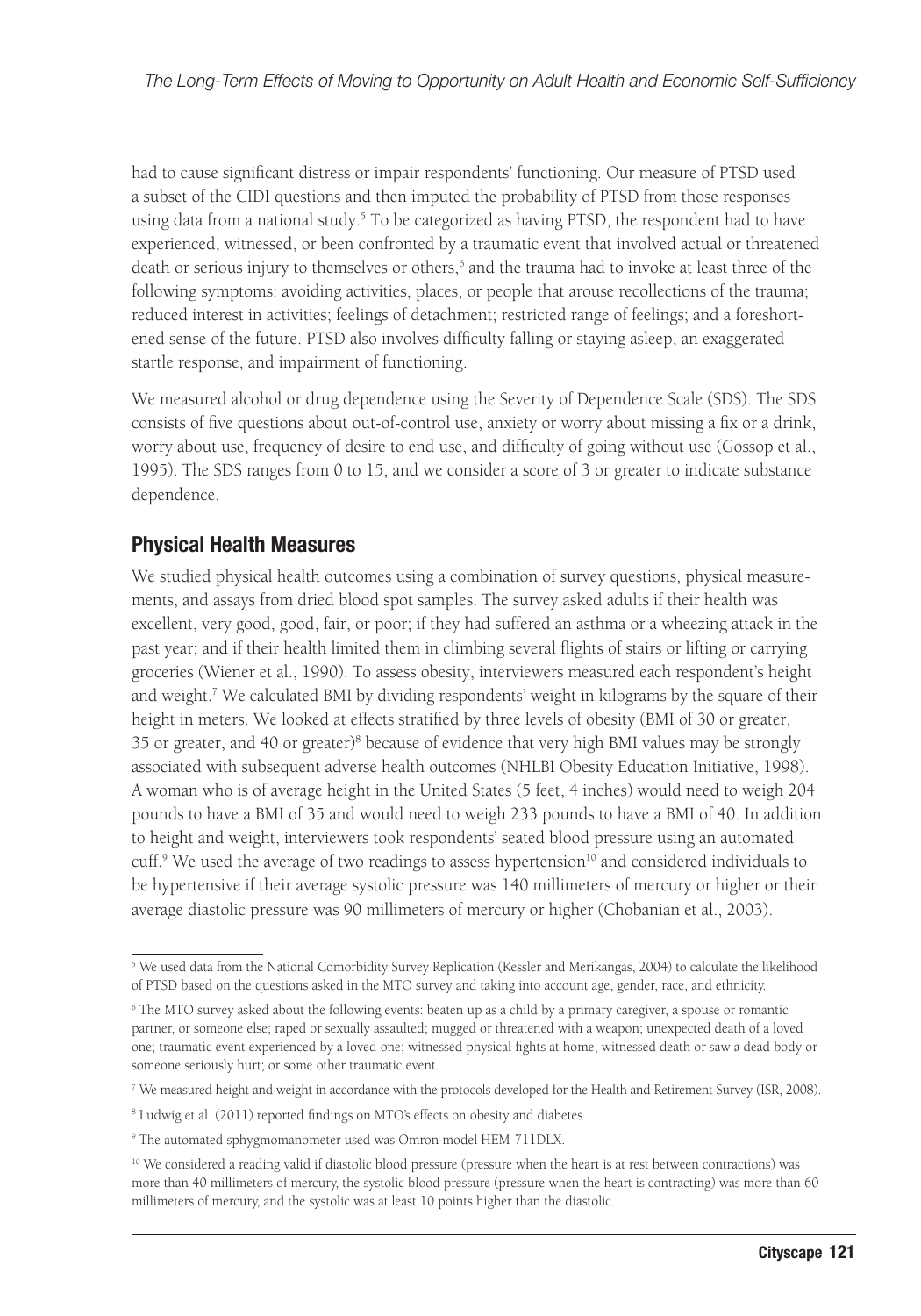We measured diabetes using both survey questions and blood samples. Interviewers asked respondents whether they had diabetes (or high blood sugar) or had received treatment for it during the past year. Because many people with diabetes are unaware of their condition, we collected blood spot samples from respondents and measured glycosylated hemoglobin level as an indicator of diabetes.<sup>11</sup>

### **Economic Measures**

Our last set of measures focused on the economic self-sufficiency of adults. We measured employment, earnings, household income, and use of government assistance programs through both survey questions and administrative records. We drew on employment questions from the Current Population Survey and considered MTO respondents to be employed currently if they reported working for pay during the week prior to the interview (or reported being temporarily absent from their job because of illness or vacation). Interviewers asked respondents how much money they earned in the previous year, whether they were currently receiving food stamps or Temporary Assistance for Needy Families (TANF), and how much income their household (all members combined) received in the previous year. Information on household income enabled us to determine whether their household was above or below the U.S. Census Bureau's poverty threshold. For example, a family consisting of one mother and two children would be below the poverty threshold if they had an income of less than \$17,285 in 2009. We also matched the MTO sample to administrative data on quarterly earnings from state unemployment insurance (UI) agencies and to TANF and food stamps records from state (or county) agencies. We used the matched data to look at employment and earnings in 2007 and at receipt of TANF or food-stamp benefits over the 2-year period from July 2007 through June 2009.12

# **MTO Effects on Adult Outcomes**

In this section we present our estimates of MTO's effects on the mental health, physical health, and economic self-sufficiency of adults in the program. Our impact estimates are based on the regression model from equation 1.

### **Mental Health Effects**

Exhibit 3 shows evidence of beneficial MTO effects on the mental health of adults in terms of lower depression and levels of psychological distress, but the experimental group also shows an increase in substance dependence. All remaining exhibits are structured the same way as Exhibit 3. Each row presents the findings for the outcome listed in the left-hand column; the first outcome is depression. The second column, Control Mean, shows that approximately 20.3 percent of adults in the control group suffered from major depression during their lifetime. The third column displays the ITT effect of being offered an experimental voucher, estimated by comparing the entire experimental group with the entire control group. Adults in the experimental group met the criteria for major depression at a rate that was 3.2 percentage points less than the rate for adults in the

<sup>&</sup>lt;sup>11</sup> Glycosylated hemoglobin (HbA1c) captures the average glucose level in the blood during the past several months. The American Diabetes Association (2010) recommends using HbA1c levels of 6.5 percent or higher to diagnose diabetes.

<sup>&</sup>lt;sup>12</sup> Data availability limits our analyses of TANF and food stamps to participants from Boston, Chicago, and Los Angeles.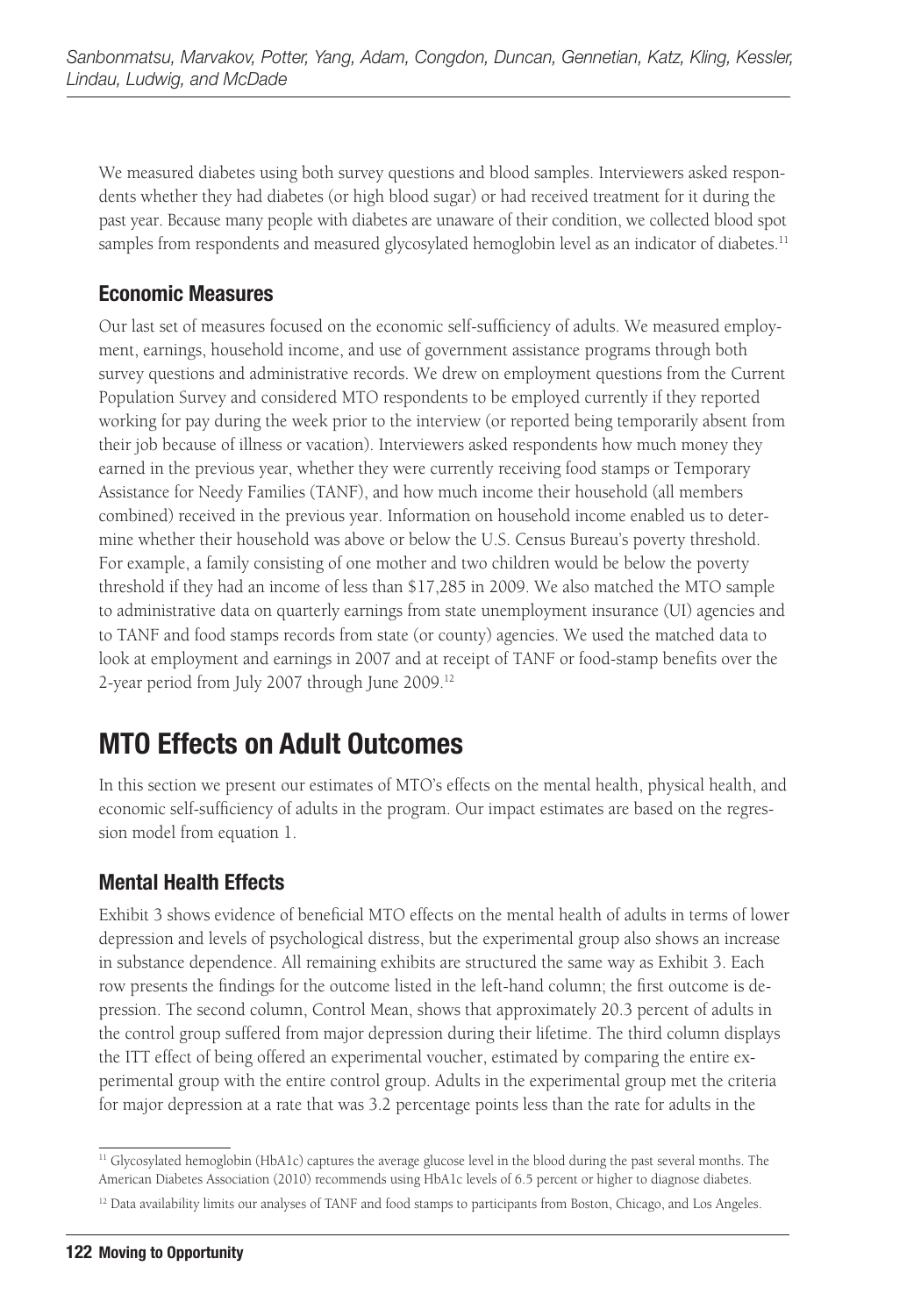#### **Exhibit 3**

| MTO Effects on Adult Mental Health, 10 to 15 Years After Random Assignment                                     |                        |                                    |                             |                                  |                             |                    |
|----------------------------------------------------------------------------------------------------------------|------------------------|------------------------------------|-----------------------------|----------------------------------|-----------------------------|--------------------|
| <b>Outcome</b>                                                                                                 | Control<br><b>Mean</b> | <b>Experimental</b><br>vs. Control |                             | <b>Section 8</b><br>vs. Control  |                             | <b>Respondents</b> |
|                                                                                                                |                        | <b>ITT</b>                         | <b>TOT</b>                  | <b>ITT</b>                       | <b>TOT</b>                  | (N)                |
| <b>Major depression</b><br>with hierarchy,<br>lifetime                                                         | 0.203                  | $-0.032^{\sim}$<br>(0.017)         | $-0.066^{\circ}$<br>(0.035) | $-0.048*$<br>(0.021)             | $-0.077*$<br>(0.034)        | 3,269              |
| <b>GAD with hierarchy,</b><br>lifetime                                                                         | 0.065                  | $-0.003$<br>(0.010)                | $-0.005$<br>(0.021)         | $-0.020$ <sup>~</sup><br>(0.011) | $-0.033$ ~<br>(0.017)       | 3,273              |
| <b>PTSD, lifetime</b>                                                                                          | 0.219                  | $-0.012$<br>(0.018)                | $-0.024$<br>(0.037)         | 0.004<br>(0.024)                 | 0.006<br>(0.038)            | 3,269              |
| Psychological<br>distress index<br>(K6) z-score, past<br>month (higher<br>score indicates<br>greater distress) | 0.000                  | $-0.107*$<br>(0.042)               | $-0.221*$<br>(0.087)        | $-0.097^{\circ}$<br>(0.056)      | $-0.156^{\circ}$<br>(0.091) | 3,273              |
| Dependence on<br>drugs or alcohol,<br>past month                                                               | 0.055                  | $0.029*$<br>(0.011)                | $0.060*$<br>(0.022)         | 0.015<br>(0.015)                 | 0.024<br>(0.023)            | 3,269              |

*GAD = generalized anxiety disorder. ITT = intention to treat. MTO = Moving to Opportunity. PTSD = post-traumatic stress disorder. TOT = treatment on the treated.*

 $* = p < .05. \sim p < .10.$ 

*Notes: Robust standard errors shown in parentheses. The control mean is unadjusted. Unless otherwise indicated, the control mean and effects are expressed as shares of the sample in the category (for example, a control mean of 0.250 for working would indicate that 25 percent of the control group was working). Experimental and Section 8 effects were estimated jointly using an ordinary least squares regression model controlling for baseline covariates (and field release) and applying weights. Psychological distress consists of six items (sadness, nervousness, restlessness, hopelessness, feeling that everything is an effort, worthlessness) scaled on a score from 0 (no distress) to 24 (highest distress) and then converted to z-scores using the mean and standard deviation of control group adults. Disorders with hierarchy take into account the comorbidity of other disorders: Major depression with hierarchy takes into account mania and hypomania; GAD with hierarchy takes into account depression and mania. Depression, GAD, and PTSD are measured using the World Health Organization's Composite International Diagnostic Interview (Kessler and Üstün, 2004), modified to include those sections used to diagnose. Substance dependence is developed from the Substance Abuse and Mental Health Services Administration's National Household Survey on Drug Use and Health and consists of five items about drug or alcohol use (use out of control, anxiety or worry about missing fix or drink, worry about use, frequency of desire to end use, difficulty of going without use) scaled on a score from 0 (no dependence) to 15 (highest level of dependence). A score of 3 or higher indicates dependence. Source: Adult long-term survey*

control group ( $p < 0.10$ , as indicated by the tilde). The standard error (shown in parentheses) is 1.7 percentage points.13 In the fourth column, our estimates suggest that moving using an experimental voucher, or the TOT effect, reduces the prevalence of lifetime depression by 6.6 percentage points (about twice the size of the ITT effect). In the fifth and sixth columns, we turn to the effects (ITT and TOT) for the Section 8 group. Being offered a traditional Section 8 voucher reduces the prevalence of lifetime depression by 4.8 percentage points, and actually using the voucher reduces depression by an estimated 7.7 percentage points ( $p < .05$ ). The final column of the table shows the number of observations used in the analysis.

<sup>&</sup>lt;sup>13</sup> The standard error indicates the estimate's precision. The effect plus or minus the standard error, multiplied by 1.96, captures the 95-percent confidence interval around the effect, in this case implying a confidence interval ranging from an increase of 0.1 percentage points to a decrease of 6.5 percentage points in depression.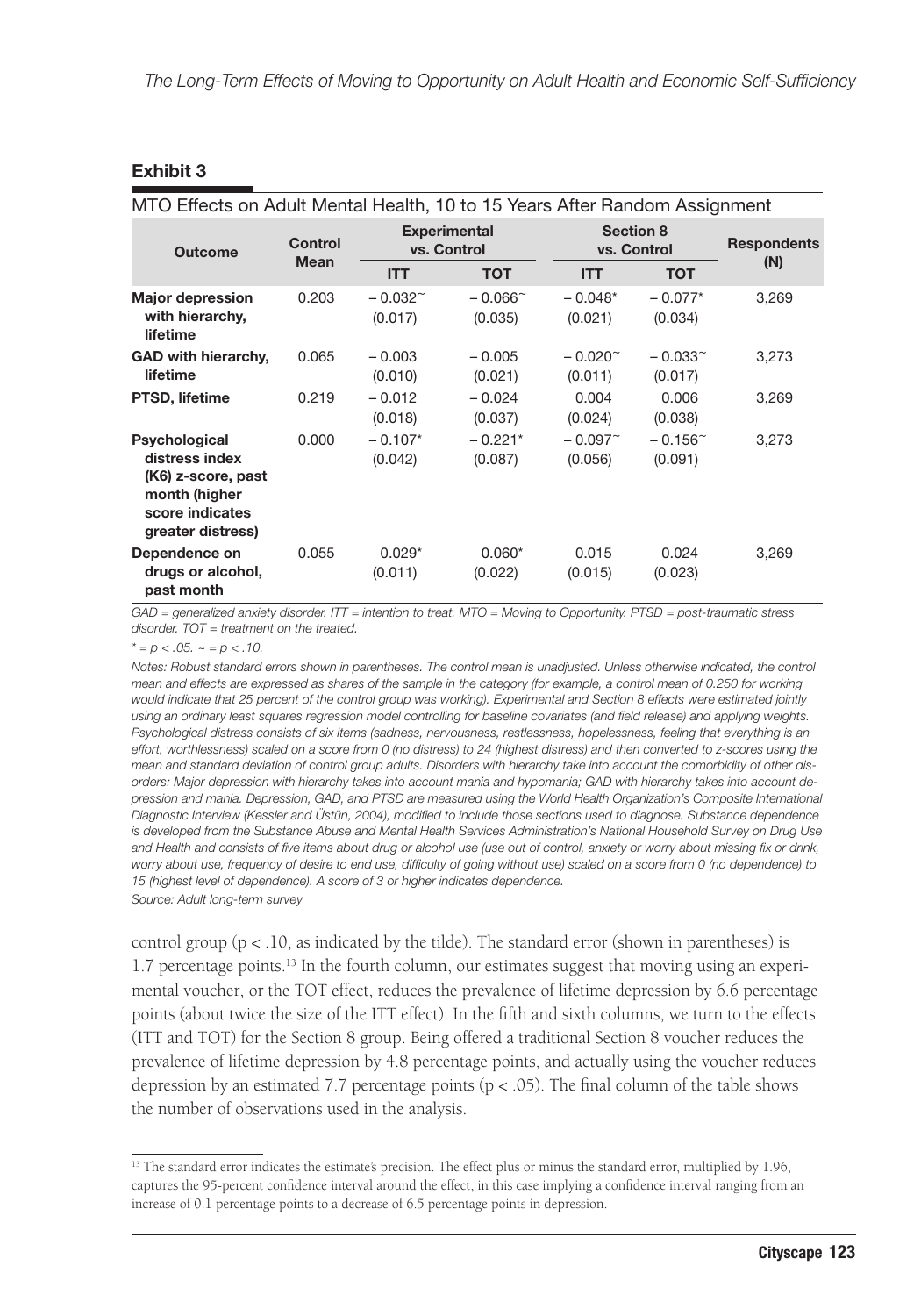Similar percentages (about 6.5 percent in each group) of adults in both the control group and the experimental group met the criteria for generalized anxiety disorder (lifetime). Adults in the Section 8 group were marginally less likely than adults in the control group to have had GAD (p = .057). Of adults in the control group, 22 percent met the criteria for PTSD, and the prevalence for the voucher groups was not significantly different from this.

Turning to a more global measure of mental health—psychological distress—we find beneficial program effects. The average psychological distress levels of adults in the experimental and Section 8 groups are about one-tenth of a standard deviation less than adults in the control group. The impact estimate achieves statistical significance for the experimental group ( $p = .011$ ) but not the Section 8 group (p = .084). (To make the K6 results easier to interpret, we standardized the units by subtracting off the control group mean and dividing by the control group standard deviation to create what is known as a z-score.)

We observe an adverse effect on substance dependence. About 5.5 percent of adults in the control group met the criteria for substance dependence during the past month and assignment to the experimental group was associated with a prevalence that was 2.9 percentage points higher than that of the control group. For the Section 8 group, we do not detect a statistically significant effect on dependence.

### **Physical Health Effects**

As shown in Exhibit 4, MTO appears to reduce the share of adults with diabetes and the likelihood of severe obesity, but we do not detect any treatment effects on several other health measures. About 56 percent of adults in the control group indicated that their current health was good or better; reports by adults in the experimental and Section 8 groups were similar. About 29 percent of adults in the control group reported having had an asthma attack in the past year. The rates were slightly lower for the two treatment groups, but the differences were not statistically significant. The average weight of adults in the control group was about 190 pounds, and about 58 percent of controls met the criteria for obesity (BMI of 30 or greater). Although we detect no statistically significant effects on the likelihood of having a BMI of 30 or more, we do detect beneficial program effects at more extreme obesity levels. The experimental and Section 8 groups are 4.6 and 5.3 percentage points, respectively, less likely to have had a BMI of 35 or greater compared with adults in the control group who had a prevalence of 35 percent ( $p < .05$ ). These estimates imply that actually moving using a voucher reduces the prevalence of a BMI of 35 or greater by about 9.5 percentage points for the experimental group and 8.6 percentage points for the Section 8 group. For a BMI of 40 or greater, the ITT effect was a 3.4-percentage-point reduction for adults in the experimental group  $(p < .05)$ and a 2.9-percentage-point reduction for adults in the Section 8 group (not significant).

Both types of diabetes measures (self-reports and blood samples) point in the direction of lower diabetes rates among adults in the treatment groups compared with adults in the control group, although the exact magnitudes and levels of statistical significance vary. When we rely on respondent self-reports to measure diabetes, we find that the estimated decline in diabetes prevalence for adults in the experimental group relative to adults in the control group is not quite statistically significant, whereas adults in the Section 8 group have a significantly lower rate (ITT of 6.1 percentage points) compared with adults in the control group. Compared with self-reports, the blood test results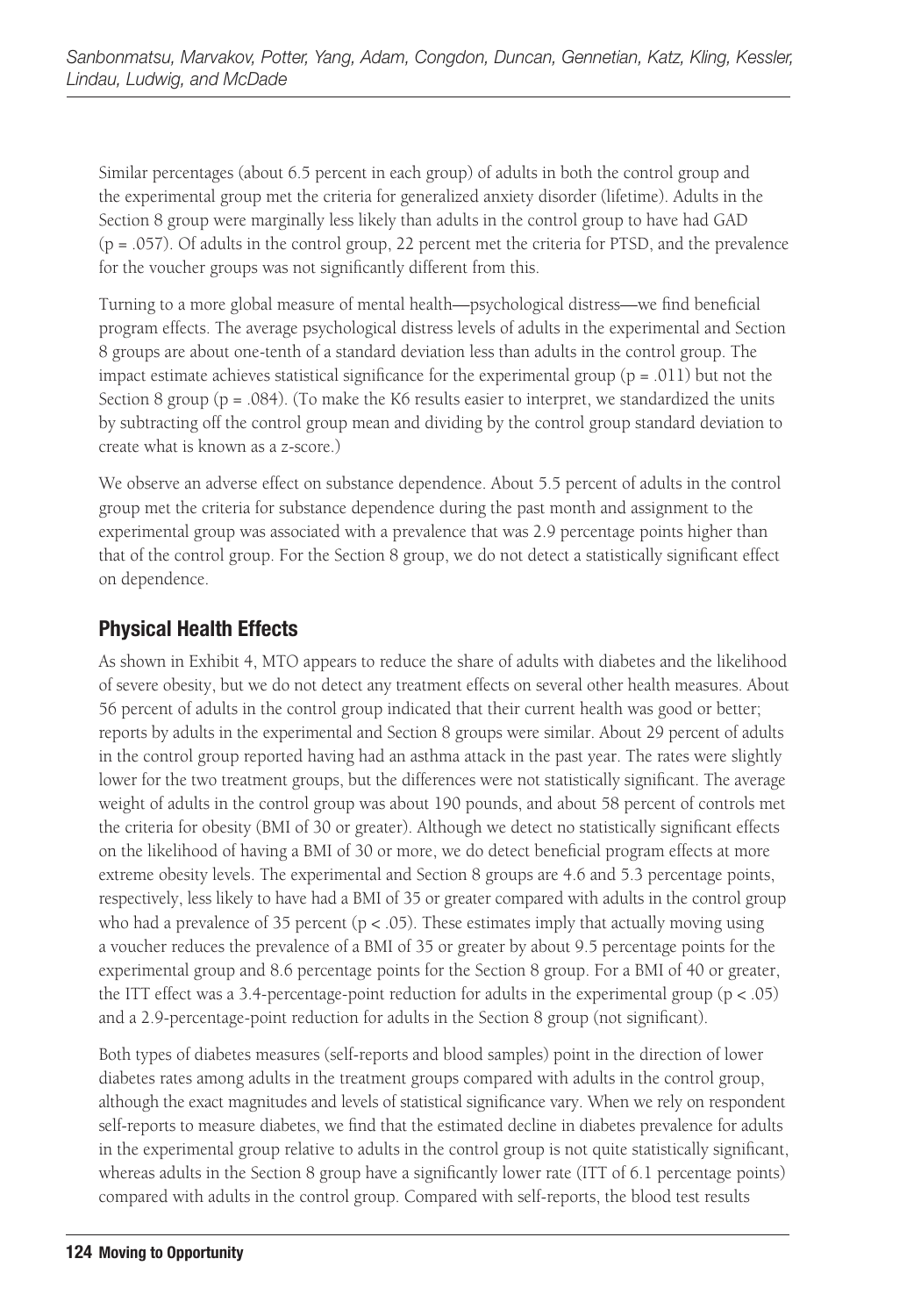#### **Exhibit 4**

| MTO Effects on Adult Physical Health, 10 to 15 Years After Random Assignment                                             |                |                                    |                      |                          |                      |                    |
|--------------------------------------------------------------------------------------------------------------------------|----------------|------------------------------------|----------------------|--------------------------|----------------------|--------------------|
| <b>Outcome</b>                                                                                                           | <b>Control</b> | <b>Experimental</b><br>vs. Control |                      | Section 8<br>vs. Control |                      | <b>Respondents</b> |
|                                                                                                                          | <b>Mean</b>    | <b>ITT</b>                         | <b>TOT</b>           | <b>ITT</b>               | <b>TOT</b>           | (N)                |
| Self-rated health<br>Currently good or<br>better health [SR]                                                             | 0.564          | 0.002<br>(0.020)                   | 0.004<br>(0.042)     | $-0.005$<br>(0.027)      | $-0.009$<br>(0.044)  | 3,269              |
| Asthma<br>Asthma or wheezing<br>attack during the<br>past year [SR]                                                      | 0.293          | $-0.018$<br>(0.020)                | $-0.038$<br>(0.040)  | $-0.042$<br>(0.026)      | $-0.066$<br>(0.041)  | 3,267              |
| Obesity and height/weight measurements                                                                                   |                |                                    |                      |                          |                      |                    |
| Height, in feet [M, SR]                                                                                                  | 5.315          | 0.009<br>(0.010)                   | 0.019<br>(0.020)     | $-0.001$<br>(0.013)      | $-0.002$<br>(0.021)  | 3,242              |
| Weight, in pounds [M, 189.985<br>SR]                                                                                     |                | $-3.163$<br>(2.077)                | $-6.521$<br>(4.281)  | $-2.852$<br>(2.915)      | $-4.615$<br>(4.717)  | 3,222              |
| Currently obese:<br>BMI $\geq$ 30 [M, SR]                                                                                | 0.584          | $-0.012$<br>(0.022)                | $-0.025$<br>(0.044)  | $-0.011$<br>(0.029)      | $-0.018$<br>(0.046)  | 3,221              |
| BMI $\geq$ 35 [M, SR]                                                                                                    | 0.351          | $-0.046*$<br>(0.020)               | $-0.095*$<br>(0.042) | $-0.053*$<br>(0.027)     | $-0.086*$<br>(0.043) | 3,221              |
| BMI $\geq$ 40 [M, SR]                                                                                                    | 0.175          | $-0.034*$<br>(0.016)               | $-0.071*$<br>(0.032) | $-0.029$<br>(0.021)      | $-0.048$<br>(0.034)  | 3,221              |
| <b>Diabetes</b>                                                                                                          |                |                                    |                      |                          |                      |                    |
| HbA1c test detected<br>diabetes (HbA1c $\geq$<br>6.5%) [DBS]                                                             | 0.204          | $-0.052*$<br>(0.018)               | $-0.108*$<br>(0.038) | $-0.011$<br>(0.024)      | $-0.017$<br>(0.038)  | 2,737              |
| Had diabetes or<br>treated for it in the<br>past year [SR]                                                               | 0.160          | $-0.024$<br>(0.015)                | $-0.049$<br>(0.030)  | $-0.061*$<br>(0.018)     | $-0.098*$<br>(0.029) | 3,251              |
| <b>Physical limitations</b>                                                                                              |                |                                    |                      |                          |                      |                    |
| Health limits respon-<br>dent in climbing sev-<br>eral flights of stairs<br>or lifting and carrying<br>groceries [SR]    | 0.510          | $-0.048*$<br>(0.021)               | $-0.100*$<br>(0.043) | $-0.023$<br>(0.028)      | $-0.038$<br>(0.045)  | 3,270              |
| Hypertension<br>Currently has high<br>blood pressure<br>(systolic $\geq$ 140 mmHg<br>or diastolic $\geq$<br>90 mmHg) [M] | 0.315          | 0.007<br>(0.020)                   | 0.015<br>(0.042)     | $-0.026$<br>(0.027)      | $-0.041$<br>(0.043)  | 3,102              |

*BMI = body mass index. DBS = dried blood spot assays. ITT = intention to treat. M = direct measurement. MTO = Moving to Opportunity. SR = self-reported. TOT = treatment on the treated. \* = p < .05. ~ = p < .10.*

*Notes: Robust standard errors shown in parentheses. The control mean is unadjusted. Unless otherwise indicated, the control mean and effects are expressed as shares of the sample in the category (for example, a control mean of 0.250 for working would indicate that 25 percent of the control group was working). Square brackets indicate the source of the outcome information. Experimental and Section 8 effects were estimated jointly using an ordinary least squares regression model controlling for baseline covariates (and field release) and applying weights. Height and weight were directly measured except for a very small percent of the sample for whom self-reported values are used. BMI is measured as weight in kilograms divided by height in meters squared. For diastolic and systolic blood pressure, data are the average of two readings if available; otherwise, data are from one reading.*

*Source: Adult long-term survey*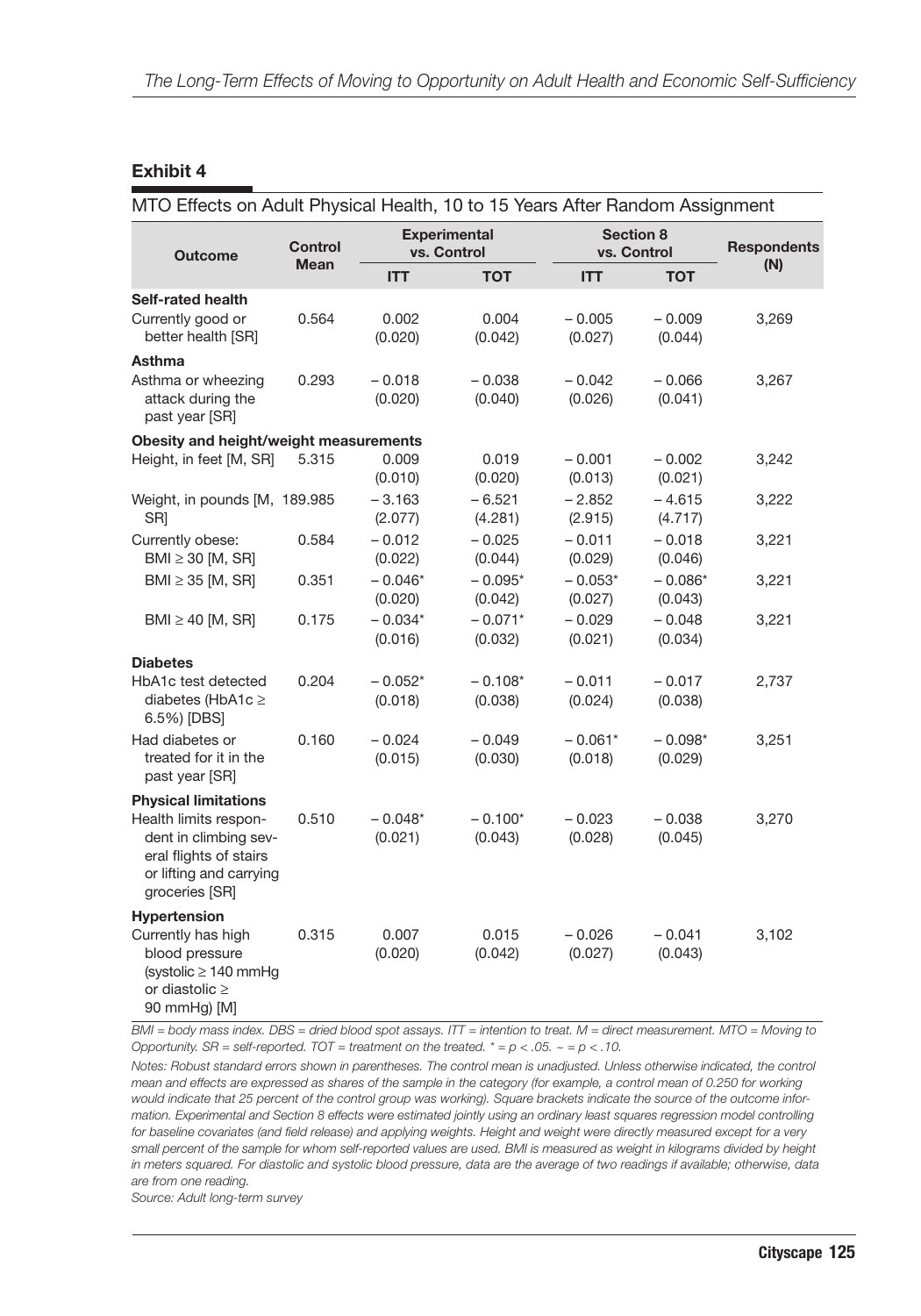show that a greater share of adults in the control group had diabetes. Using the blood test results, we find a statistically significant 5.2-percentage-point experimental ITT effect (and corresponding 10.8-percentage-point TOT effect), but we do not detect an effect for the Section 8 group. (We previously reported diabetes results for MTO adult women in Ludwig et al., 2011.)

The last two health measures we present are physical limitations and hypertension, on which we only detect an effect on health limitations among adults in the experimental group. Of adults in the control group, 51 percent reported that their health limited them in everyday activities, and adults in the experimental group were 4.8 percentage points less likely to report this type of limitation. The difference between the control group and the Section 8 group was not statistically significant. Nearly 32 percent of adults in the control group had hypertension, and the incidence of hypertension for adults in the experimental and Section 8 groups was similar to that of adults in the control group, with no significant differences detected.

#### **Economic Effects**

In contrast to finding effects on health, we generally do not detect any beneficial effects on employment and earnings, household poverty, or reliance on government assistance programs. Exhibit 5 shows that slightly more than one-half of adults in the control group were employed at the time they were interviewed. Compared with controls, adults in the experimental group were not significantly more likely to be employed. Adults in the Section 8 group were 7.7 percentage points less likely than adults in the control group to report that they were working ( $p < .05$ ), but we interpret this result with caution because adults in the Section 8 group were interviewed slightly later in calendar time than adults in the control group, during a period of rising unemployment. Differences across groups may in part reflect different economic conditions at the time we surveyed the adults rather than effects on labor-market outcomes. (We think our mental and physical health measures are less susceptible to changes over short periods of time and that timing differences are less of a problem for those outcomes. One reason we think the Section 8 versus the control group difference in self-reported economic outcomes might be the result of the slight differences in when adults were surveyed comes from our analysis of administrative UI system data. The UI data enable us to compare employment for the Section 8 and control groups at the exact same point in time. When examining employment in 2007 for all three groups, we find no statistically significant differences across them.

We also do not detect differences in household income or receipt of food stamps and TANF, except for a slight increase in the amount of food stamps received by the experimental group. The average household income of adults in the control group was  $$12,289$  (in 2009 dollars),<sup>14</sup> and the averages for adults in the experimental and Section 8 groups were similar. The proportion of households at or below the poverty threshold was roughly equal across the three randomized groups, with 59 percent of adults in the control group living in poor households. Of adults in the control group, 47 percent reported currently receiving food stamps and 16 percent reported receiving TANF benefits. The corresponding rates for adults in the experimental and Section 8 groups were not significantly different. Using administrative records, we were also able to estimate the amount of food-stamp and

<sup>&</sup>lt;sup>14</sup> We adjusted the responses to 2009 dollars using the Consumer Price Index for All Urban Consumers provided by the U.S. Bureau of Labor Statistics.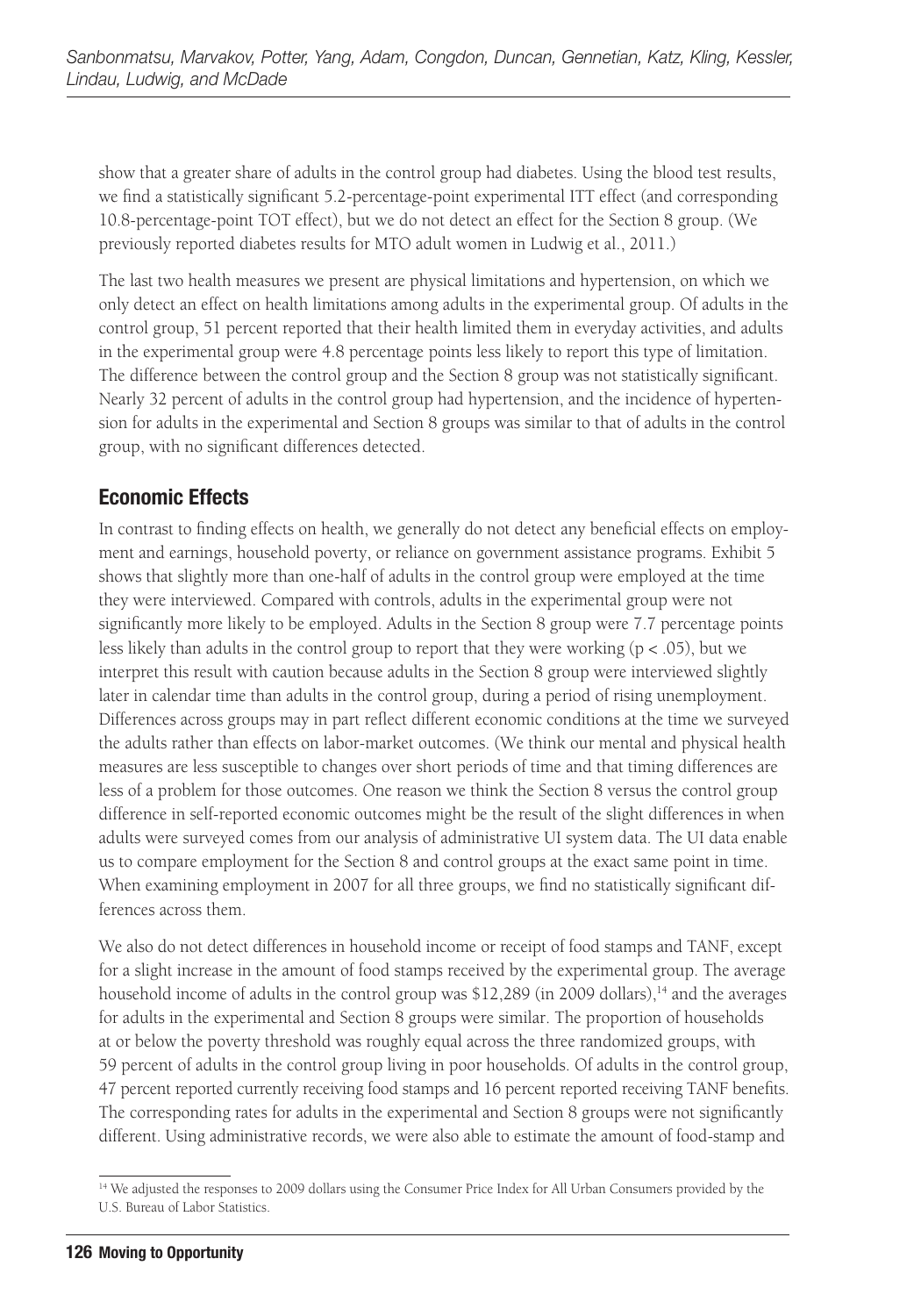#### **Exhibit 5**

#### MTO Effects on Adult Economic Self-Sufficiency, 10 to 15 Years After Random Assignment

| <b>Outcome</b>                                                                                                    | Control<br><b>Mean</b> | <b>Experimental</b><br>vs. Control |                        | <b>Section 8</b><br>vs. Control |                        | <b>Respondents</b> |
|-------------------------------------------------------------------------------------------------------------------|------------------------|------------------------------------|------------------------|---------------------------------|------------------------|--------------------|
|                                                                                                                   |                        | <b>ITT</b>                         | <b>TOT</b>             | <b>ITT</b>                      | <b>TOT</b>             | (N)                |
| <b>Employment</b><br>Currently employed<br>[SR]                                                                   | 0.525                  | $-0.007$<br>(0.021)                | $-0.014$<br>(0.042)    | $-0.077*$<br>(0.028)            | $-0.124*$<br>(0.045)   | 3,264              |
| Employed in calendar<br>year 2007 [UI]                                                                            | 0.465                  | $-0.004$<br>(0.017)                | $-0.009$<br>(0.036)    | 0.000<br>(0.019)                | 0.000<br>(0.030)       | 4,194              |
| Earnings and household income                                                                                     |                        |                                    |                        |                                 |                        |                    |
| Earnings in previous<br>calendar year<br>(2009 dollars) [SR]                                                      | \$12,288.51            | 326.94<br>(583.44)                 | 677.92<br>(1209.79)    | $-613.60$<br>(807.20)           | $-982.43$<br>(1292.40) | 3,141              |
| Earnings in calendar<br>year 2007 (2009<br>dollars) [UI]                                                          | \$11,325.14            | $-347.83$<br>(523.80)              | $-731.73$<br>(1101.92) | 112.93<br>(580.69)              | 180.50<br>(928.11)     | 4,194              |
| Household income is<br>at or below 100%<br>of poverty line [SR]                                                   | 0.590                  | $-0.032$<br>(0.021)                | $-0.067$<br>(0.043)    | 0.036<br>(0.028)                | 0.059<br>(0.045)       | 3,258              |
| Food stamps                                                                                                       |                        |                                    |                        |                                 |                        |                    |
| Currently receiving<br>food stamps [SR]                                                                           | 0.470                  | 0.016<br>(0.021)                   | 0.032<br>(0.043)       | 0.029<br>(0.028)                | 0.046<br>(0.045)       | 3,253              |
| Food-stamps benefits<br>received during<br>2-year period from<br>July 2007 to June<br>2009 (2009 dollars)<br>[FS] | \$3,074.08             | 309.94*<br>(156.50)                | 664.54*<br>(335.54)    | 171.07<br>(184.98)              | 261.80<br>(283.09)     | 2,708              |
| <b>Temporary Assistance for Needy Families (TANF)</b>                                                             |                        |                                    |                        |                                 |                        |                    |
| Currently receiving<br><b>TANF [SR]</b>                                                                           | 0.158                  | 0.010<br>(0.015)                   | 0.021<br>(0.031)       | 0.026<br>(0.021)                | 0.041<br>(0.033)       | 3,262              |
| <b>TANF</b> benefits received<br>during 2-year period<br>from July 2007 to<br>June 2009 (2009<br>dollars) [TANF]  | \$1,402.33             | 56.10<br>(114.48)                  | 120.29<br>(245.44)     | $-94.47$<br>(123.82)            | $-144.57$<br>(189.49)  | 2,708              |

*FS = food stamps records. ITT = intention to treat. MTO = Moving to Opportunity. SR = self-reported. TANF = Temporary Assistance for Needy Families records. TOT = treatment on the treated. UI = unemployment insurance administrative records.*

 $x^* = p < .05$ .  $\sim = p < .10$ .

*Notes: Robust standard errors shown in parentheses. The control mean is unadjusted. Unless otherwise indicated, the control mean and effects are expressed as shares of the sample in the category (for example, a control mean of 0.250 for working would indicate that 25 percent of the control group was working). Square brackets indicate the source of the outcome information. Experimental and Section 8 effects were estimated jointly using an ordinary least squares regression model controlling for baseline covariates and applying weights. Analyses of survey measurse also control for field release. Annual earnings are adjusted to 2009 dollars using the Consumer Price Index for All Urban Consumers. Poverty is the U.S. census 2009 poverty threshold and adjusts for head of household's age, household size, and number of children. TANF outcomes are at the family level and represent the total amount of benefits received during those 12 months for all family members' cases. This familylevel measure does not restrict to active months in order to capture all benefits received by the family and dependents. For example, a payment could have been made to a child even though the adult on the case was sanctioned. Source: Adult long-term survey*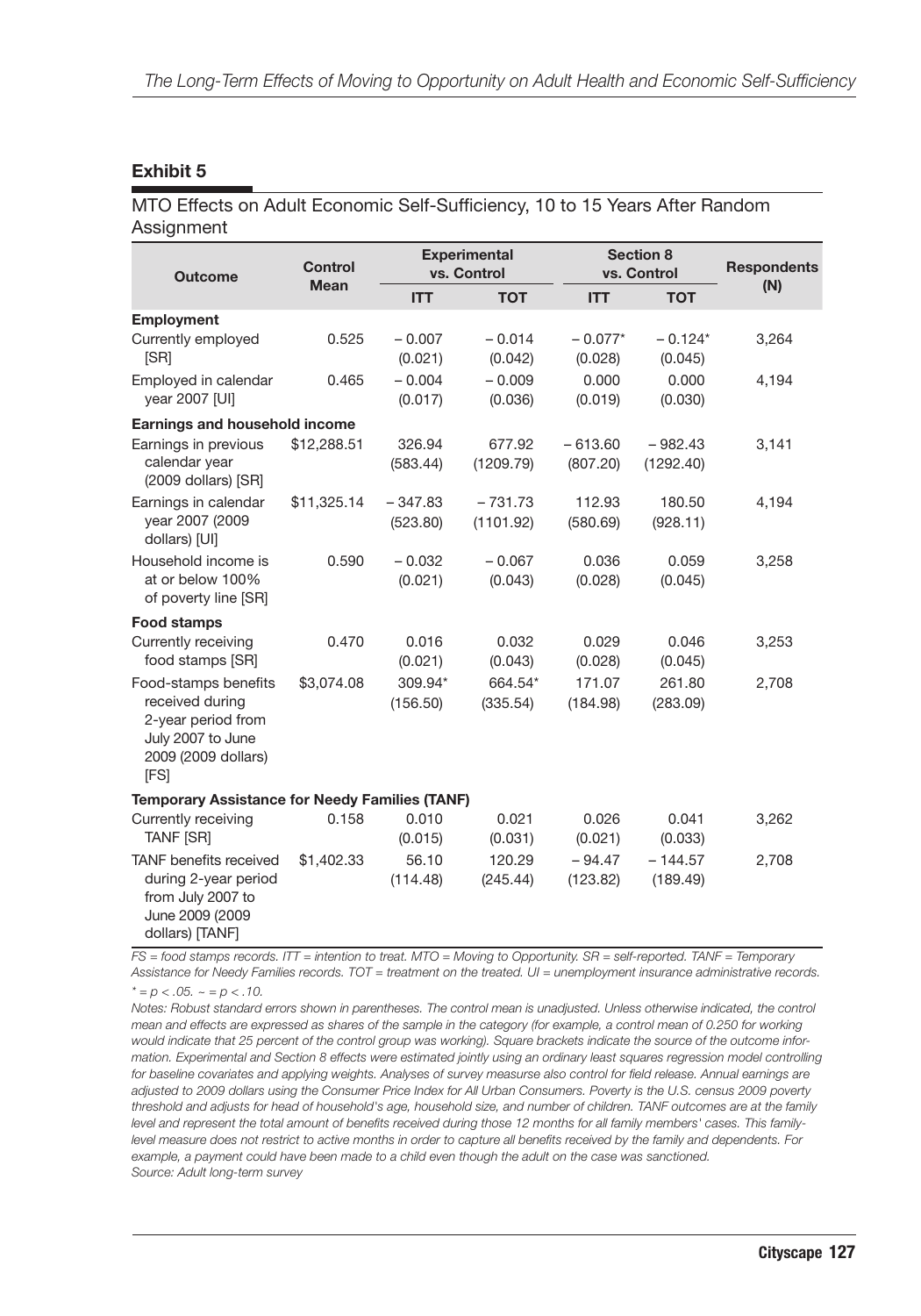TANF benefits received during the 2-year period from July 2007 through June 2009. We observed no significant difference across the three randomized groups in the amount of TANF benefits received but did observe a higher level of food-stamp receipt (by \$310 over 2 years, or an average of \$13 per month) for adults in the experimental group compared with adults in the control group.

# **Discussion**

As Ludwig (2012) discussed, MTO generated large differences in neighborhood disadvantage and other conditions between the two treatment groups and the control group in the period immediately following random assignment. Over time, these differences narrowed, in large part because of improvements in the neighborhood conditions of the control group, but even with this narrowing the differences are sizable between groups over the entire 10- to 15-year period.

Our 10- to 15-year followup evaluation shows that MTO-induced changes in neighborhood conditions were associated with beneficial impacts on a number of key mental and physical health outcomes but with few, if any, effects on different economic self-sufficiency measures. Specifically, we found that adults in the experimental group had lower levels of psychological distress than did adults in the control group and that adults in the Section 8 group had lower levels of lifetime depression. The results also suggest, however, an increase in substance dependence for the experimental group relative to the control group. On physical health, we detect beneficial effects on diabetes, severe obesity, and health limitations, but we do not detect effects on self-rated health, asthma, or hypertension. The voucher offer reduced the prevalence of diabetes by 5.2 percentage points for the experimental group.

Effects on some key outcomes are of a clinically relevant magnitude. For example, MTO generated very large reductions in diabetes that might be comparable to those found in studies or programs designed to prevent diabetes. In comparing MTO to medical interventions, keep in mind that most clinical trials in medicine usually enroll study samples that are more socioeconomically advantaged than the low-income families who enrolled in MTO, often enroll individuals at high risk for a particular health problem, and may measure the outcome differently. In addition, reproductive-age women are disproportionately underrepresented in these studies. With those qualifications in mind, MTO's effects on diabetes appear to be similar in magnitude to those found in the Diabetes Prevention Program (DPP) randomized trial of lifestyle interventions designed to prevent diabetes that took place in clinical centers across the United States (Knowler et al., 2009). In DPP, a case manager met with participants for 16 initial sessions (and monthly afterwards) to help them modify their diet and exercise habits, with the goal of reducing body weight by 7 percent and engaging in 2.5 hours of moderate physical activity per week. Over a 10-year period, the lifestyle intervention reduced the incidence of new cases of diabetes by about 34 percent relative to the incidence in the placebo group, an effect of similar magnitude to the experimental group treatment.15 MTO diabetes

<sup>&</sup>lt;sup>15</sup> Under the assumption that about 5 percent of MTO adults may have had diabetes at the start of the program, we estimate that the incidence of new cases among adults in the control group was about 1.22 per 100 person years (where 1.22 = [0.204 final prevalence – 0.05 assumed baseline prevalence] x [1/12.67 years] x 100 years) and was about 0.81 per 100 person years (where 0.81 = [0.204 final control prevalence – 0.052 effect – 0.05 assumed baseline prevalence] x [1/12.67 years] x 100 years) for the MTO treatment group. Thus, we estimate about a 34-percent reduction in the incidence of new cases  $(0.34 = [0.81 - 1.22]/1.22)$ .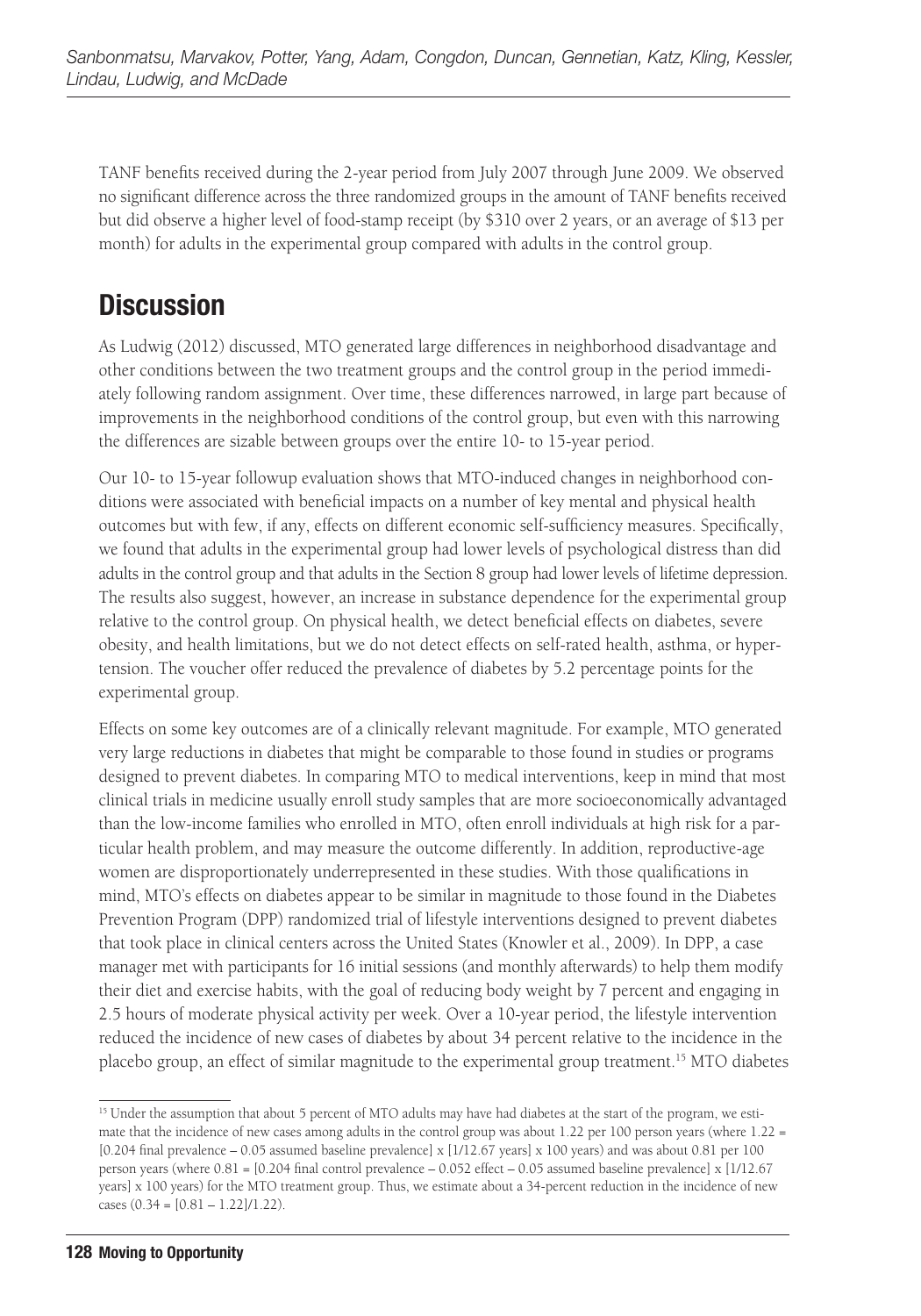effects are also noteworthy because of the costs associated with the disease; Trogdon and Hylands (2008) estimate that the annual medical expenditures of people with diabetes are 239 percent greater than those of people without diabetes (after adjusting for demographic differences).

The results we report here from our long-term (10- to 15-year) survey of MTO adults for the final impacts evaluation suggest that the lack of MTO effect on economic outcomes found in the followup (4- to 7-year) survey for the interim impacts evaluation was not simply because of the disruptive effects of moving itself or of the fact that families may not have been in their new neighborhoods long enough to fully adapt and take advantage of any new opportunities in those areas. Given the previous nonexperimental research literature suggesting that neighborhood environments affect labor market outcomes, what might explain why we do not observe beneficial effects on adult selfsufficiency? That MTO may have had only modest effects on the mechanisms that affect employment and earnings is one explanation. For example, the areas to which families moved through MTO may not have offered more plentiful job opportunities. At 4 to 7 years after baseline, the interim impacts evaluation showed little effect of moves on local job availability as measured by employment growth by residential ZIP Code (Kling, Liebman, and Katz, 2007). In addition, although MTO moves appear to have increased the likelihood that adults in the experimental group had a college-educated friend, qualitative work with MTO families suggests that new neighbors may not have known about the types of job openings that MTO adults were seeking (Turney et al., 2006).

Our findings suggest that housing mobility programs similar to MTO are unlikely, by themselves, to be panaceas for the labor-market difficulties of disadvantaged families living in public housing projects in inner-city neighborhoods. Investing in high-quality training and employment services may be a more promising way to improve labor-market outcomes for very disadvantaged adult samples of the sort that enrolled in MTO. For example, the Jobs-Plus demonstration produced sustained (7-year) earnings gains for adult public housing residents without disabilities through employment and training services, changes in rent rules to increase work incentives, and neighbor-to-neighbor outreach centering on work (Riccio, 2010). Several training programs that prepare underskilled workers for skilled positions in a specific industry and connect them to employers with job openings have also produced substantial earnings gains for disadvantaged adults in large U.S. cities, and these gains applied to women and African-American adults in the study (Maguire et al., 2010).

For very disadvantaged adults like those who participated in MTO, policies that directly increase skills, help with the acquisition of work experience, assist with job searches, and provide workplace supports may be necessary to improve economic self-sufficiency. The MTO findings suggest that housing mobility programs could help improve the physical health and mental well-being of disadvantaged adults. Our hope is that future work helps illuminate the mechanisms through which community environments influence health outcomes to help guide the design of community-level interventions that can improve health without having to rely on relocating families to new areas.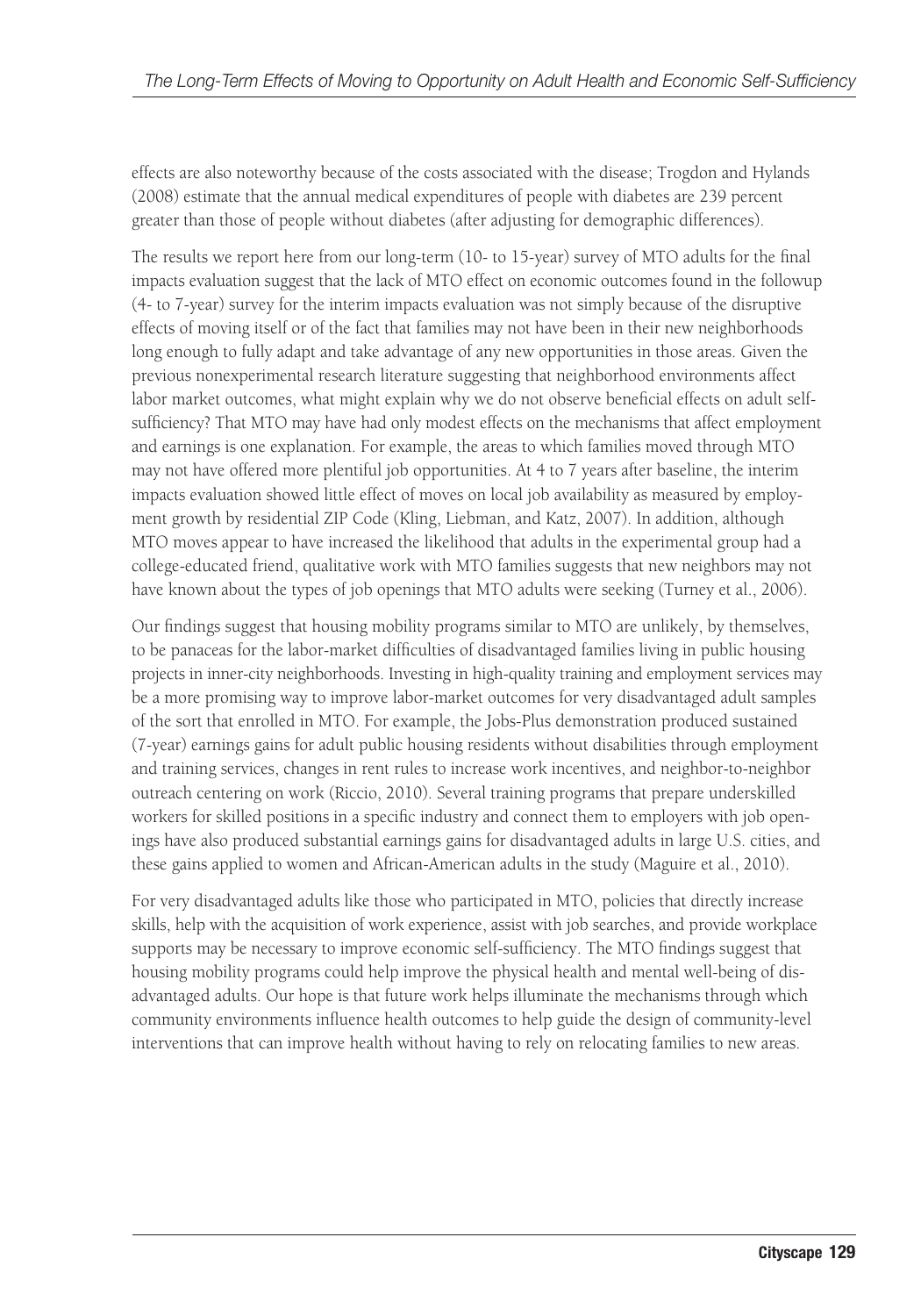### **Authors**

Lisa Sanbonmatsu is a senior researcher at the National Bureau of Economic Research.

Jordan Marvakov is an economist at Eastern Research Group, Inc.

Nicholas A. Potter is a research analyst at the National Bureau of Economic Research.

Fanghua Yang is a research analyst at the National Bureau of Economic Research.

Emma Adam is a professor of human development and social policy and a faculty fellow at the Institute for Policy Research at Northwestern University.

William J. Congdon is a research director at The Brookings Institution.

Greg J. Duncan is a distinguished professor in the School of Education at the University of California, Irvine.

Lisa A. Gennetian is senior research director of economic studies at The Brookings Institution.

Lawrence F. Katz is the Elisabeth Allison Professor of Economics at Harvard University and a research associate at the National Bureau of Economic Research.

Jeffrey R. Kling is associate director for economic analysis at the Congressional Budget Office and a faculty research fellow at the National Bureau of Economic Research.

Ronald C. Kessler is the McNeil Family Professor of Health Care Policy at Harvard Medical School.

Stacy Tessler Lindau is associate professor of obstetrics/gynecology and medicine-geriatrics at the University of Chicago.

Jens Ludwig is the McCormick Foundation Professor of Social Service Administration, Law, and Public Policy at the University of Chicago and a research associate at the National Bureau of Economic Research.

Thomas W. McDade is professor of anthropology, faculty fellow at the Institute for Policy Research and Director of Cells to Society (C2S): Center on Social Disparities and Health at Northwestern University.

### **References**

Allard, Scott W. 2004. "Access to Social Services: The Changing Urban Geography of Poverty and Service Provision." *Survey Series.* Washington, DC: The Brookings Institution.

American Diabetes Association. 2010. "Standards of Medical Care in Diabetes—2010," *Diabetes Care* 33 (1): S11–S61.

Angrist, Joshua D., Guido W. Imbens, and Donald B. Rubin. 1996. "Identification of Causal Effects Using Instrumental Variables," *Journal of the American Statistical Association* 91 (434): 444–455.

Anil, Bulent, David L. Sjoquist, and Sally Wallace. 2010. "The Effect of a Program-Based Housing Move on Employment: HOPE VI in Atlanta," *Southern Economic Journal* 77 (1): 138–160.

Bagley, Christopher, Solomon Jacobson, and Clare Palmer. 1973. "Social Structure and the Ecological Distribution of Mental Illness, Suicide, and Delinquency," *Psychological Medicine* 3 (2): 177–187.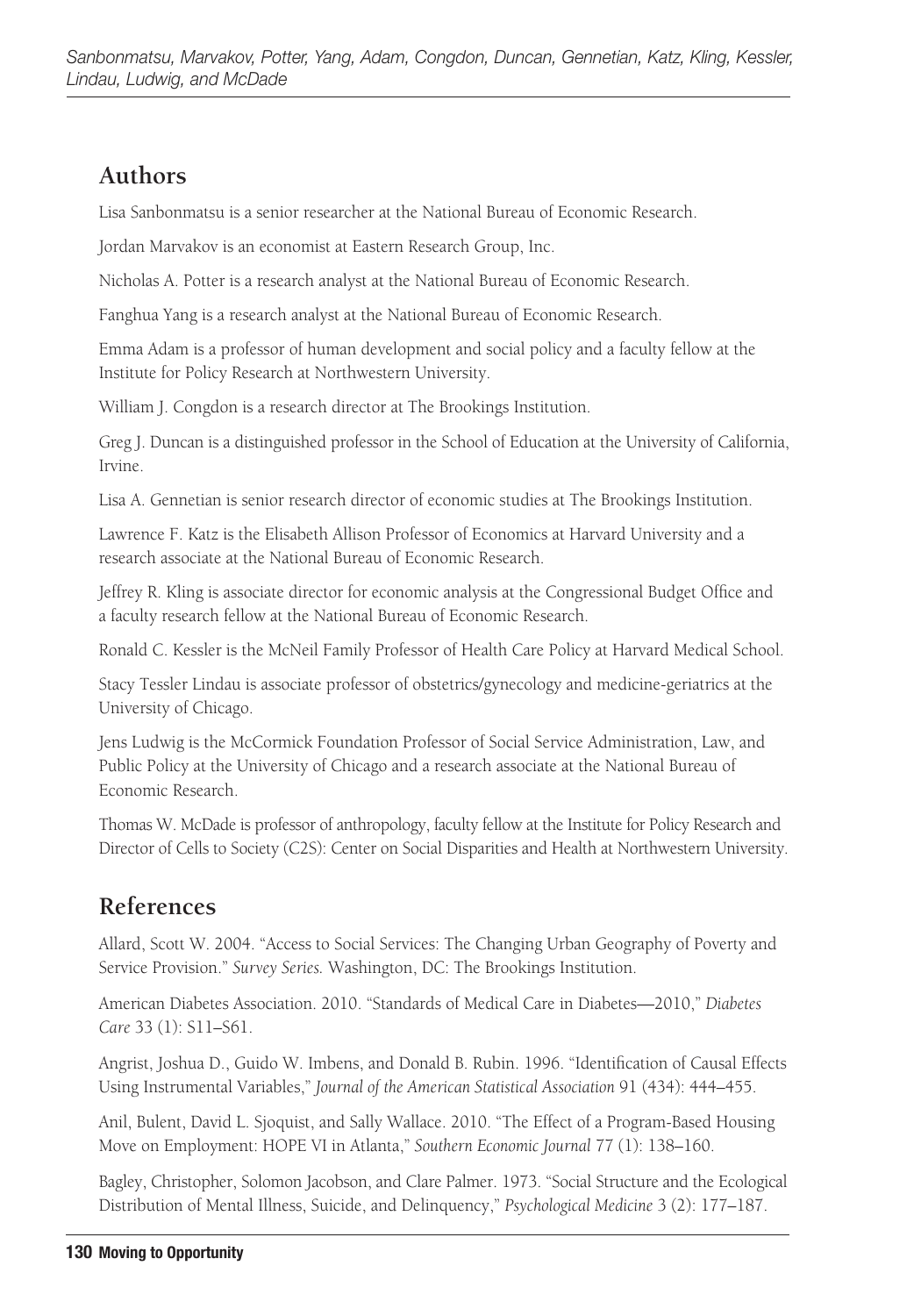Bayer, Patrick, Stephen L. Ross, and Giorgio Topa. 2008. "Place of Work and Place of Residence: Informal Hiring Networks and Labor Market Outcomes," *Journal of Political Economy* 116 (6): 1150–1196.

Bennett, Gary G., Lorna H. McNeill, Kathleen Y. Wolin, Dustin T. Duncan, Elaine Puleo, and Karen M. Emmons. 2007. "Safe To Walk? Neighborhood Safety and Physical Activity Among Public Housing Residents," *PLoS Medicine* 4 (10): 1599–1606.

Berkman, Lisa F., and Thomas Glass. 2000. "Social Integration, Social Networks, Social Support, and Health." In *Social Epidemiology*, edited by Lisa F. Berkman and Ichiro Kawachi. New York: Oxford University Press: 137–173.

Bloom, Howard S. 1984. "Accounting for No-Shows in Experimental Evaluation Designs," *Evaluation Review* 8 (2): 225–246.

Bloomberg, Gordon R., and Edith Chen. 2005. "The Relationship of Psychologic Stress With Childhood Asthma," *Immunology and Allergy Clinics of North America* 25 (1): 83–105.

Bryant-Stephens, Tyra. 2009. "Asthma Disparities in Urban Environments," *The Journal of Allergy and Clinical Immunology* 123 (6): 1199–1206.

Chobanian, Aram V., George L. Bakris, Henry R. Black, William C. Cushman, Lee A. Green, Joseph L. Izzo, Daniel W. Jones, et al. 2003. "Seventh Report of the Joint National Committee on Prevention, Detection, Evaluation, and Treatment of High Blood Pressure," *Hypertension* 42 (6): 1206–1252.

Christakis, Nicholas A., and James H. Fowler. 2007. "The Spread of Obesity in a Large Social Network Over 32 Years," *The New England Journal of Medicine* 357 (4): 370–379.

Cohen, Sheldon. 2004. "Social Relationships and Health," *American Psychologist* 59 (8): 676–684.

Comarow, Avery. 2010. "Best Hospitals 2010–11: The Honor Roll." *U.S. News & World Report.* [http://health.usnews.com/health-news/best-hospitals/articles/2012/07/16/besthospitals-2012-13](http://health.usnews.com/health-news/best-hospitals/articles/2012/07/16/besthospitals-2012-13-the-honor-roll) [the-honor-roll \(a](http://health.usnews.com/health-news/best-hospitals/articles/2012/07/16/besthospitals-2012-13-the-honor-roll)ccessed February 11, 2011).

Darmon, Nicole, and Adam Drewnowski. 2008. "Does Social Class Predict Diet Quality?" *The American Journal of Clinical Nutrition* 87 (5): 1107–1117.

DeLuca, Stefanie, Greg J. Duncan, Micere Keels, and Ruby M. Mendenhall. 2010. "Gautreaux Mothers and Their Children: An Update," *Housing Policy Debate* 20 (1): 7–25.

Diez-Roux, Ana V., and Christina Mair. 2010. "Neighborhoods and Health," *Annals of the New York Academy of Sciences* 1186 (1): 125–145.

Dubowitz, Tamara, Melonie Heron, Chloe E. Bird, Nicole Lurie, Brian K. Finch, Ricardo Basurto-Dávila, Lauren Hale, and José J. Escarce. 2008. "Neighborhood Socioeconomic Status and Fruit and Vegetable Intake Among Whites, Blacks, and Mexican Americans in the United States," *The American Journal of Clinical Nutrition* 87 (6): 1883–1891.

Duncan, Greg J., and Richard J. Murnane, eds. 2011. *Whither Opportunity? Rising Inequality, Schools, and Children's Life Chances*. New York: Russell Sage Foundation.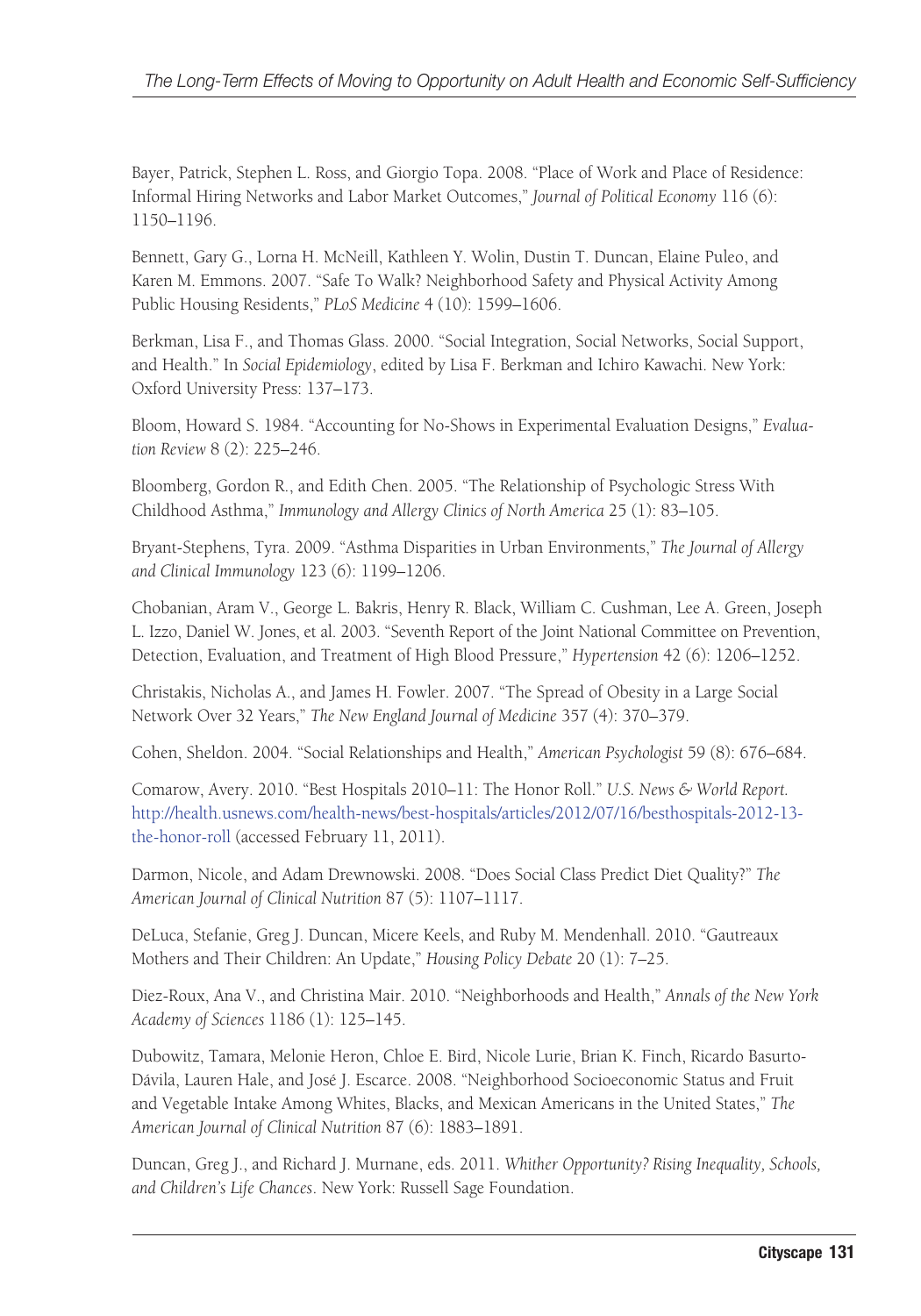Franco, Manuel, Ana V. Diez Roux, Thomas A. Glass, Benjamín Caballero, and Frederick L. Brancati. 2008. "Neighborhood Characteristics and Availability of Healthy Foods in Baltimore," *American Journal of Preventive Medicine* 35 (6): 561–567.

Frieden, Thomas R. 2010. "A Framework for Public Health Action: The Health Impact Pyramid," *American Journal of Public Health* 100 (4): 590–595.

Galea, Sandro, Jennifer Ahern, Sasha Rudenstine, Zachary Wallace, and David Vlahov. 2005. "Urban Built Environment and Depression: A Multilevel Analysis," *Journal of Epidemiology and Community Health* 59 (10): 822–827.

Glaeser, Edward L., Matthew Kahn, and Jordan Rappaport. 2008. "Why Do the Poor Live in Cities? The Role of Public Transportation," *Journal of Urban Economics* 63 (1): 1–24.

Goering, John, Judith D. Feins, and Todd Richardson. 2003. "What Have We Learned About Housing Mobility and Poverty Deconcentration?" In *Choosing a Better Life? Evaluating the Moving to Opportunity Social Experiment*, edited by John Goering and Judith D. Feins. Washington, DC: Urban Institute Press: 3–36.

Goering, John, Joan Kraft, Judith Feins, Debra McInnis, Mary Joel Holin, and Huda Elhassan. 1999. *Moving to Opportunity for Fair Housing Demonstration Program: Current Status and Initial Findings*. Washington, DC: U.S. Department of Housing and Urban Development, Office of Policy Development and Research.

Gossop, Michael, Shane Darke, Paul Griffiths, Julie Hando, Beverly Powis, Wayne Hall, and John Strang. 1995. "The Severity of Dependence Scale (SDS): Psychometric Properties of the SDS in English and Australian Samples of Heroin, Cocaine, and Amphetamine Users," *Addiction* 90 (5): 607–614.

Graves, Steven M. 2003. "Landscapes of Predation, Landscapes of Neglect: A Location Analysis of Payday Lenders and Banks," *Main* 55 (3): 303–317.

Harrison, Roger A., Islay Gemmell, and Richard F. Heller. 2007. "The Population Effect of Crime and Neighbourhood on Physical Activity: An Analysis of 15,461 Adults," *Journal of Epidemiology & Community Health* 61 (1): 34–39. Also available at [http://jech.bmj.com/content/61/1/34.abstract.](http://jech.bmj.com/content/61/1/34.abstract)

Ihlanfeldt, Keith R., and David L. Sjoquist. 1998. "The Spatial Mismatch Hypothesis: A Review of Recent Studies and Their Implications for Welfare Reform," *Housing Policy Debate* 9 (4): 849–892.

Inagami, Sanae, Deborah A. Cohen, Brian Karl Finch, and Steven M. Asch. 2006. "You Are Where You Shop: Grocery Store Locations, Weight, and Neighborhoods," *American Journal of Preventive Medicine* 31 (1): 10–17.

Institute for Social Research (ISR). 2008. "Health and Retirement Study: Physical Measures and Biomarkers 2008." Ann Arbor, MI: University of Michigan. Available at [http://hrsonline.isr.umich.](http://hrsonline.isr.umich.edu/modules/meta/2008/core/qnaire/online/2008PhysicalMeasuresBiomarkers.pdf) [edu/modules/meta/2008/core/qnaire/online/2008PhysicalMeasuresBiomarkers.pdf.](http://hrsonline.isr.umich.edu/modules/meta/2008/core/qnaire/online/2008PhysicalMeasuresBiomarkers.pdf)

Kain, John F. 1968. "Housing Segregation, Negro Employment, and Metropolitan Decentralization," *Quarterly Journal of Economics* 82 (2): 175–197.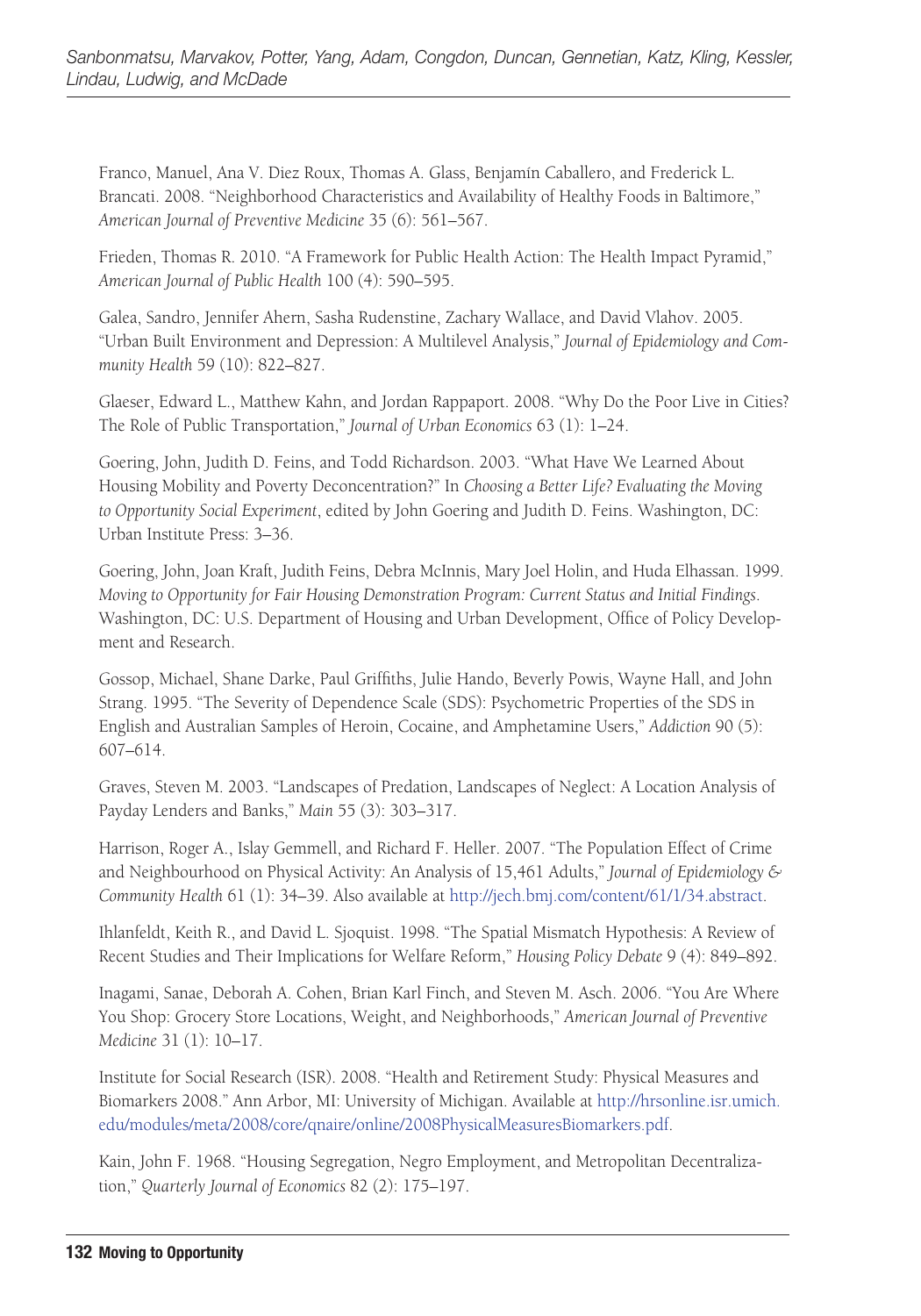Kan, Haidong, Gerardo Heiss, Kathryn M. Rose, Eric A. Whitsel, Fred Lurmann, and Stephanie J. London. 2008. "Prospective Analysis of Traffic Exposure as a Risk Factor for Incident Coronary Heart Disease: The Atherosclerosis Risk in Communities (ARIC) Study," *Environmental Health Perspectives* 116 (11): 1463–1468.

Kawachi, Ichiro, and Lisa F. Berkman, eds. 2003. *Neighborhoods and Health*. New York: Oxford University Press.

Kessler, Ronald C., Peggy R. Barker, Lisa J. Colpe, Joan F. Epstein, Joseph C. Gfroerer, Eva Hiripi, Mary J. Howes, et al. 2003. "Screening for Serious Mental Illness in the General Population," *Archives of General Psychiatry* 60 (2): 184–189.

Kessler, Ronald C., and T. Bedirhan Ustün. 2004. "The World Mental Health (WMH) Survey Initiative Version of the World Health Organization (WHO) Composite International Diagnostic Interview (CIDI)," *International Journal of Methods in Psychiatric Research* 13 (2): 93–121.

Kling, Jeffrey R., Jeffrey B. Liebman, and Lawrence F. Katz. 2007. "Experimental Analysis of Neighborhood Effects," *Econometrica* 75 (1): 83–119.

Knowler, William C., Sarah E. Fowler, Richard F. Hamman, Costas A. Christophi, Heather J. Hoffman, Anne T. Brenneman, Janet O. Brown-Friday, Ronald Goldberg, Elizabeth Venditti, and David M. Nathan. 2009. "10-Year Follow-up of Diabetes Incidence and Weight Loss in the Diabetes Prevention Program Outcomes Study," *Lance* 374 (9702): 1677–1686. Also available at [http://](http://linkinghub.elsevier.com/retrieve/pii/S0140673609614574) [linkinghub.elsevier.com/retrieve/pii/S0140673609614574.](http://linkinghub.elsevier.com/retrieve/pii/S0140673609614574)

Kornitzer, Marcel, Michelle Dramaix, and Guy De Backer. 1999. "Epidemiology of Risk Factors for Hypertension: Implications for Prevention and Therapy," *Drugs* 57 (5): 695–712.

Lara, Marielena, Cristina Gamboa, M. Iya Kahramanian, Leo S. Morales, and David E. Hayes Bautista. 2005. "Acculturation and Latino Health in the United States: A Review of the Literature and Its Sociopolitical Context," *Annual Review of Public Health* 26: 367–397.

Levy, Diane. 2010. "The Limits of Relocation: Employment and Family Well-Being Among Former Madden/Wells Residents." *CHA Families and the Plan for Transformation*. Brief 6. Washington, DC: Urban Institute.

Lovasi, Gina S., Kathryn M. Neckerman, James W. Quinn, Christopher C. Weiss, and Andrew Rundle. 2009. "Effect of Individual or Neighborhood Disadvantage on the Association Between Neighborhood Walkability and Body Mass Index," *American Journal of Public Health* 99 (2): 279–284.

Ludwig, Jens. 2012. "Guest Editor's Introduction," *Cityscape* 14 (2): 1–28.

Ludwig, Jens, Lisa Sanbonmatsu, Lisa Gennetian, Emma Adam, Greg J. Duncan, Lawrence F. Katz, Ronald C. Kessler, Jeffrey R. Kling, Robert C. Whitaker, and Thomas McDade. 2011. "Neighborhoods, Obesity, and Diabetes—A Randomized Social Experiment," *The New England Journal of Medicine* 365 (16): 1509–1519.

Maas, Jolanda, Robert A. Verheij, Peter P. Groenewegen, Sjerp De Vries, and Peter Spreeuwenberg. 2006. "Green Space, Urbanity, and Health: How Strong Is the Relation?" *Journal of Epidemiology & Community Health* 60 (7): 587–592.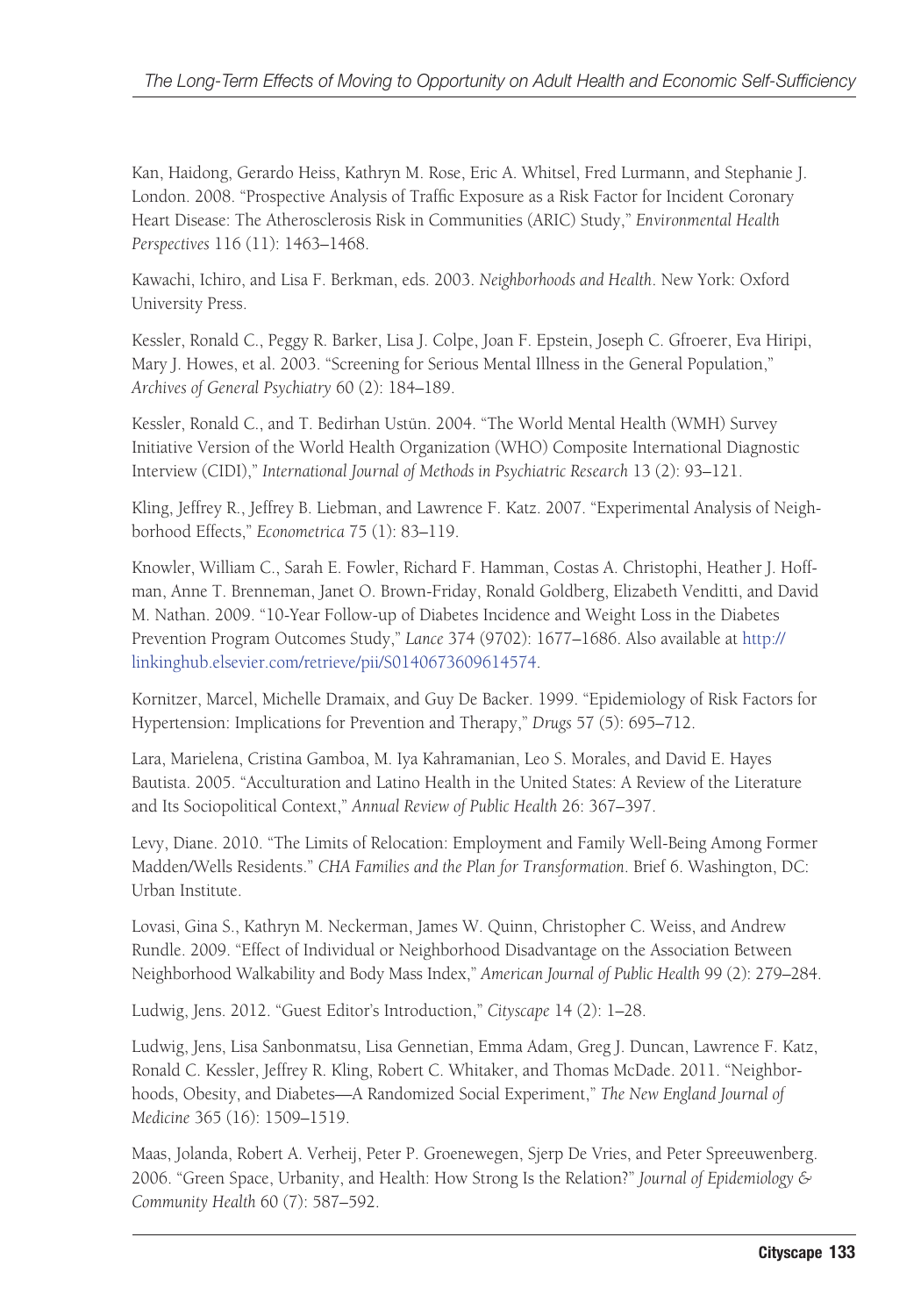Macintyre, Sally A., and Anne Ellaway. 2003. "Neighborhoods and Health: An Overview." In *Neighborhoods and Health*, edited by Ichiro Kawachi and Lisa F. Berkman. New York: Oxford University Press: 20–42.

Maguire, Sheila, Joshua Freely, Carol Clymer, Maureen Conway, and Deena Schwartz. 2010. *Tuning In to Local Labor Markets: Findings From the Sectoral Employment Impact Study*. New York: Public/ Private Ventures.

Maurin, Eric, and Julie Moschion. 2009. "The Social Multiplier and Labor Market Participation of Mothers," *American Economic Journal: Applied Economics* 1 (1): 251–272.

McDade, Thomas W., Sharon Williams, and J. Josh Snodgrass. 2007. "What a Drop Can Do: Dried Blood Spots as a Minimally Invasive Method for Integrating Biomarkers Into Population-Based Research," *Demography* 44 (4): 899–925.

McEwen, Bruce S., and Eliot Stellar. 1993. "Stress and the Individual: Mechanisms Leading to Disease," *Archives of Internal Medicine* 153 (18): 2093–2101.

Merkin, Sharon Stein, Ricardo Basurto-Dávila, Arun Karlamangla, Chloe E. Bird, Nicole Lurie, Jose Escarce, and Teresa Seeman. 2009. "Neighborhoods and Cumulative Biological Risk Profiles by Race/ Ethnicity in a National Sample of U.S. adults: NHANES III," *Annals of Epidemiology* 19 (3): 194–201.

Morland, Kimberly, Steve Wing, Ana Diez Roux, and Charles Poole. 2002. "Neighborhood Characteristics Associated With the Location of Food Stores and Food Service Places," *American Journal of Preventive Medicine* 22 (1): 23–29.

Mujahid, Mahasin S., Ana V. Diez Roux, Mingwu Shen, Deepthiman Gowda, Brisa Sánchez, Steven Shea, David R. Jacobs, and Sharon A. Jackson. 2008. "Relation Between Neighborhood Environments and Obesity in the Multi-Ethnic Study of Atherosclerosis," *American Journal of Epidemiology* 167 (11): 1349–1357.

National Heart, Lung, and Blood Institute (NHLBI) Obesity Education Initiative. 1998. *Clinical Guidelines on the Identification, Evaluation, and Treatment of Overweight and Obesity in Adults*. Bethesda, MD: National Heart, Lung, and Blood Institute.

National Institutes of Health (NIH). 1997. "The Sixth Report of the Joint National Committee on Prevention, Detection, Evaluation, and Treatment of High Blood Pressure," *Archives of Internal Medicine* 157: 2413–2446.

Oreopoulos, Philip. 2003. "The Long-Run Consequences of Living in a Poor Neighborhood," *Quarterly Journal of Economics* 118 (4): 1533–1575.

Orr, Larry, Judith D. Feins, Robin Jacob, Erik Beecroft, Lisa Sanbonmatsu, Lawrence F. Katz, Jeffrey B. Liebman, and Jeffrey R. Kling. 2003. Moving to Opportunity for Fair Housing Demonstration Program: Interim Impacts Evaluation. Report prepared by Abt Associates Inc. and the National Bureau of Economic Research for the U.S. Department of Housing and Urban Development, Office of Policy Development and Research. Washington, DC: U.S. Department of Housing and Urban Development.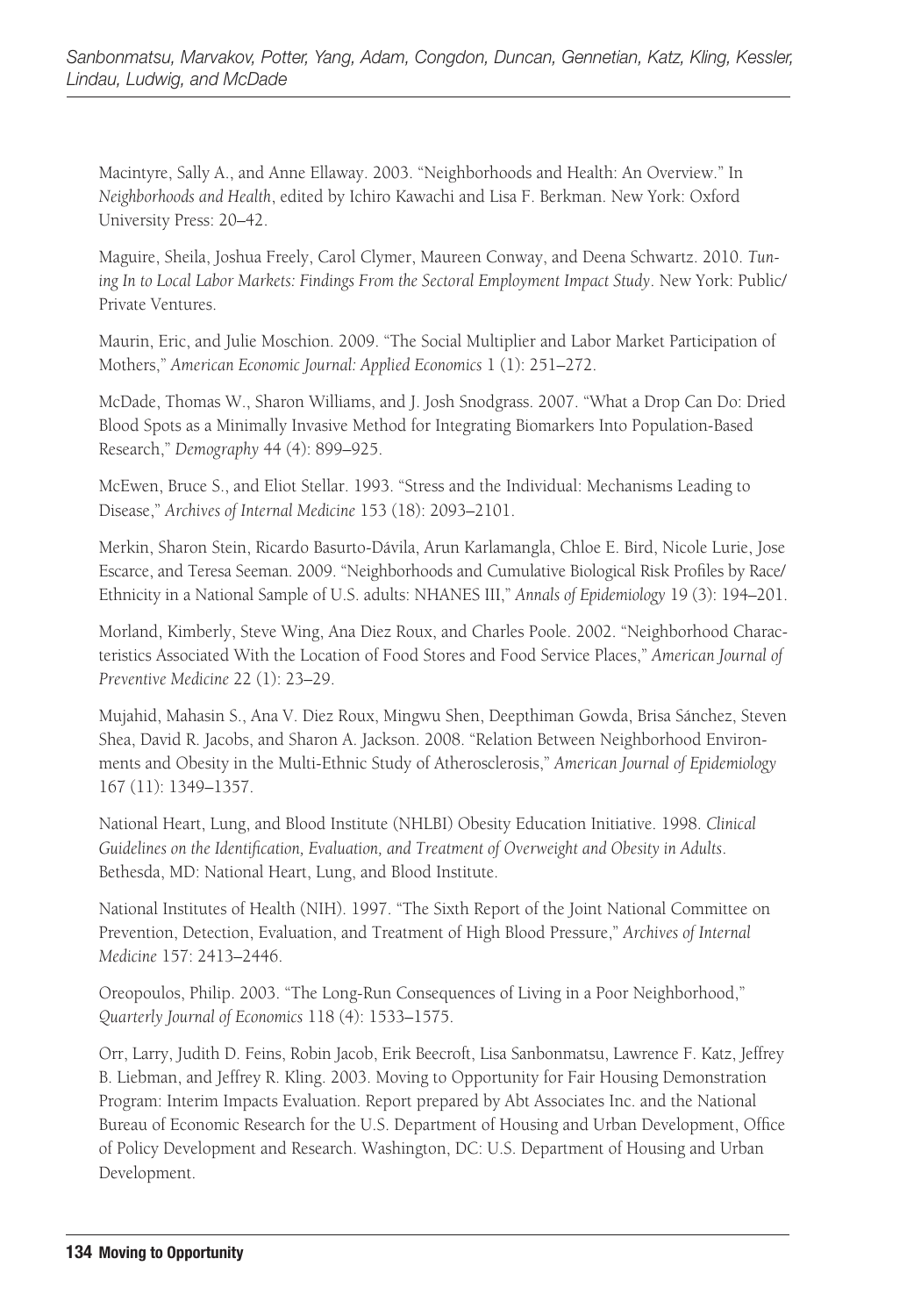Pampel, Fred C., Patrick M. Krueger, and Justin T. Denney. 2010. "Socioeconomic Disparities in Health Behaviors," *Annual Review of Sociology* 36 (1): 349–370.

Pickett, Kate E., and Michelle Pearl. 2001. "Multilevel Analyses of Neighbourhood Socioeconomic Context and Health Outcomes: A Critical Review," *Journal of Epidemiology Community Health* 55 (2): 111–122.

Pollack, Craig Evan, Catherine Cubbin, David Ahn, and Marilyn Winkleby. 2005. "Neighbourhood Deprivation and Alcohol Consumption: Does the Availability of Alcohol Play a Role?" *International Journal of Epidemiology* 34 (4): 772–780.

Porcelli, Anthony J., and Mauricio R. Delgado. 2009. "Acute Stress Modulates Risk Taking in Financial Decision Making," *Psychological Science* 20 (3): 278–283. Also available at [http://www.](http://www.ncbi.nlm.nih.gov/pubmed/19207694) [ncbi.nlm.nih.gov/pubmed/19207694.](http://www.ncbi.nlm.nih.gov/pubmed/19207694)

Rezaeian, Mohsen, Graham Dunn, Selwyn St. Leger, and Louis Appleby. 2005. "The Ecological Association Between Suicide Rates and Indices of Deprivation in English Local Authorities," *Social Psychiatry and Psychiatric Epidemiology* 40 (10): 785–791.

Riccio, James A. 2010. *Sustained Earnings Gains for Residents in a Public Housing Jobs Program: Seven-Year Findings From the Jobs-Plus Demonstration*. Policy brief. New York: MDRC.

Rosenbaum, James E. 1995. "Changing the Geography of Opportunity by Expanding Residential Choice: Lessons From the Gautreaux Program," *Housing Policy Debate* 6 (1): 231–269.

Ross, Catherine E., and John Mirowsky. 2001. "Neighborhood Disadvantage, Disorder, and Health," *Journal of Health and Social Behavior* 42 (3): 258–276.

Sallis, James F., Brian E. Saelens, Lawrence D. Frank, Terry L. Conway, Donald J. Slymen, Kelli L. Cain, James E. Chapman, and Jacqueline Kerr. 2009. "Neighborhood Built Environment and Income: Examining Multiple Health Outcomes," *Social Science & Medicine* 68 (7): 1285–1293.

Sampson, Robert J., Stephen W. Raudenbush, and Felton Earls. 1997. "Neighborhoods and Violent Crime: A Multilevel Study of Collective Efficacy," *Science* 277 (5328): 918–924.

Sanbonmatsu, Lisa, Jens Ludwig, Larry F. Katz, Lisa A. Gennetian, Greg J. Duncan, Ronald C. Kessler, Emma Adam, Thomas W. McDade, and Stacy Tessler Lindau. 2011. *Moving to Opportunity for Fair Housing Demonstration Program: Final Impacts Evaluation*. Report prepared by the National Bureau of Economic Research for the U.S. Department of Housing and Urban Development, Office of Policy Development and Research. Washington, DC: U.S. Department of Housing and Urban Development, Office of Policy Development and Research.

Silver, Eric, Edward P. Mulvey, and Jeffrey W. Swanson. 2002. "Neighborhood Structural Characteristics and Mental Disorder: Faris and Dunham Revisited," *Social Science & Medicine* 55 (8): 1457–1470.

Small, Mario Luis, and Laura Stark. 2005. "Are Poor Neighborhoods Resource Deprived? A Case Study of Childcare Centers in New York," *Social Science* 86 (1): 1013–1036.